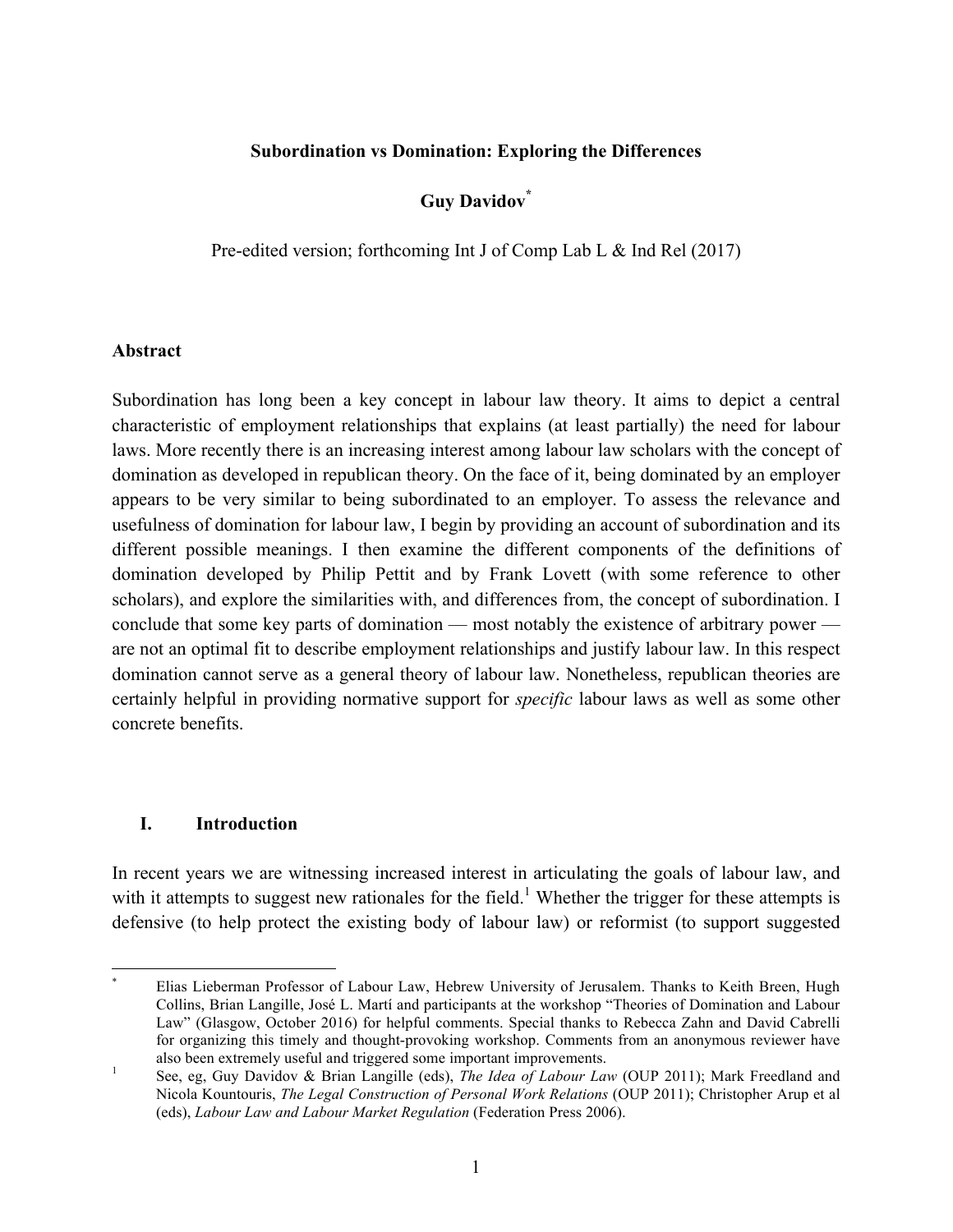changes to existing labour laws), it should be welcomed. It offers exciting new ways to understand the regulation of work relations and explain why it is needed. It helps us to assess whether existing laws are up to the (newly articulated) task and also to rethink how these laws should be interpreted.

One of the most influential new rationales promoted in the labour law literature is reducing domination. The concept of non-domination, as developed by Philip Pettit<sup>2</sup> and others, has attracted support from a growing number of labour law scholars. It has been suggested as a normative basis for collective labour law,<sup>3</sup> including (more specifically) freedom of association<sup>4</sup> and the right to strike;<sup>5</sup> as a justification for the right to private life, preventing employers from dismissing employees based on behaviour outside of work;<sup>6</sup> as inspiration for an individual right to contest employer decisions, including protection against related dismissals;<sup>7</sup> and most recently, as a more general justification for labour law as a whole.<sup>8</sup> These contributions by labour law scholars join a growing number of political scientists and philosophers arguing for labour market regulations on the basis of the republican idea of domination (whether by itself or in conjunction with other justifications). <sup>9</sup> The goal of the current contribution is to assess this new rationale and also to examine the connection between it and the 'old' rationales – specifically the idea of minimizing or confronting subordination.

On the face of it, the terms subordination and domination seem very similar. They are often used almost interchangeably.<sup>10</sup> However, the question is whether there is also similarity between the

<sup>&</sup>lt;sup>2</sup><br>Philip Pettit, *Republicanism: A Theory of Freedom and Government* (OUP 1997).<br>Alan Bogg, *The Democratic Aspects of Trade Union Recognition* (Hart 2009) 144 ff.<br>Alan Bogg and Cynthia Estlund, 'Freedom of Association a

in Alan Bogg and Tonia Novitz (eds), *Voices at Work: Continuity and Change in the Common Law World*  (OUP 2014) 141.<br>  $\frac{5}{\text{6}}$  Alan Bogg and Cynthia Estlund, 'The Right to Strike and Contestatory Citizenship' (draft presented at UCL

conference, June 2016). <sup>6</sup> Virginia Mantouvalou, 'Human Rights and Unfair Dismissal: Private Acts in Public Spaces' (2008) 71 MLR

<sup>912, 925.&</sup>lt;br>
<sup>7</sup> Bogg and Estlund (n 4).<br>
<sup>8</sup> David Cabrelli and Rebecca Zahn, 'Civic Republican Political Theory and Labour Law' (draft presented at

UCL conference, June 2016); Hugh Collins, 'Labour is Not an Instrument: Is the Contract of Employment Compatible with Liberalism?' (draft presented at UCL conference, June 2016); Brishen Rogers, 'Employment Rights in the Platform Economy: Getting Back to Basics' (2016) 10 Harvard Law & Policy Rev 479. See also some hints to this possibility in Bogg (n 3); Samuel R Bagenstos, 'Employment Law and

Social Equality' (2013) 112 Michigan L Rev 225.<br>
9 See, eg, Elizabeth Anderson, 'Equality and Freedom in the Workplace: Recovering Republican Insights' (2015) 31 Social Philosophy and Policy 48; Nien-hê Hsieh, 'Rawlsian Justice and Workplace Republicanism' (2005) 31 Social Theory and Practice 115; Keith Breen, 'Freedom, Republicanism, and Workplace Democracy' (2015) 18 Critical Review of International Social and Political Philosophy 470; Richard Dagger,

<sup>&#</sup>x27;Neo-Republicanism and the Civic Economy' (2006) 5 Politics, Philosophy & Economics 151.<br><sup>10</sup> See eg Pettit (n 2) at 5: 'no domination without unfreedom... Freedom involves emancipation from any such subordination, liberation from any such dependency'. The same is true with regard to scholars who developed the idea of subordination in employment relationships: they sometimes use the terms domination, or dependency, to refer to the same phenomenon.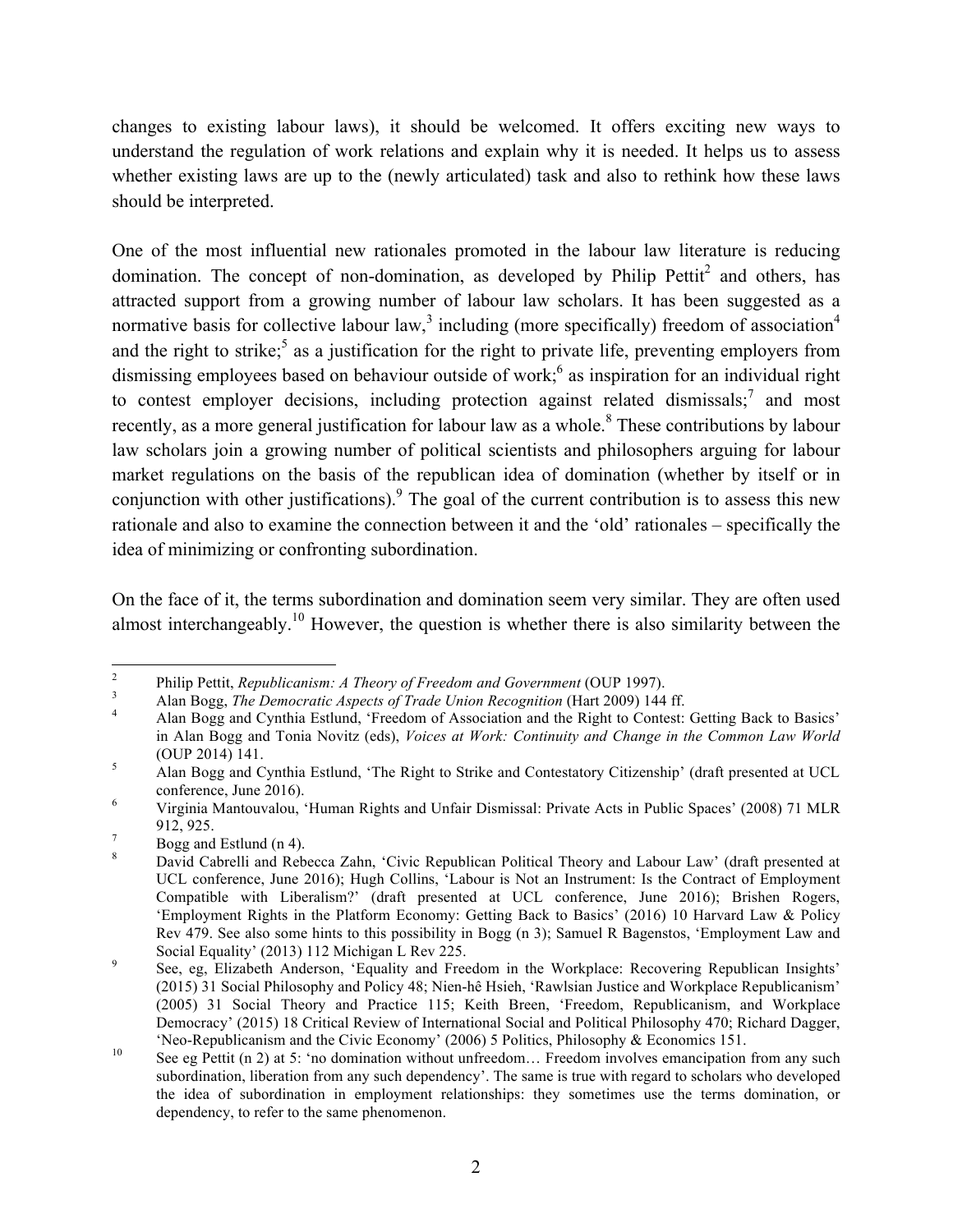concept of subordination *as developed and understood by labour law theorists* and the concept of domination *as developed by republican theorists*. At the most general level, the two theoretical constructs share a similar structure: they aim to describe a real-life problem – to capture an empirical, social reality – and at the same time, to explain (at a normative level) why this captured reality is problematic and why it should be addressed (by law or otherwise) and curbed. There is, obviously, a difference in terms of scope: the idea of subordination (in the sense considered here) has been developed specifically for the context of employment relations, while republican theorists see non-domination as an organizing principle for political institutions and social justice much more generally. I do not purport to comment here on the theory of domination in general, only to ask to what extent it can be useful in the specific context of labour law. Given the structure just noted, the question is two-fold: first, can domination, as defined in republican literature, offer a good description of the 'problem' (vulnerability) characterizing employment relations? Secondly, at a normative level, can the theory of domination offer new justifications or new ways to explain why this situation requires legal intervention?

It is of course possible to address these questions directly without adding a comparison to the concept of subordination. Other contributors to this special issue are doing just that, and part III below – which analyses some key republican writings – can be read separately from the rest of this article as a contribution to the same discussion. At the same time, I believe it is useful and important to consider the 'new' idea of domination<sup>11</sup> against the concept of subordination which is already familiar to labour lawyers. Such a comparison is needed because the similarity between the concepts is not only linguistic; there are also similarities of *substance* between the two scholarly ideas. <sup>12</sup> This raises the question of what the idea of domination can *add* on top of what we already have/know in labour law theory.

To set the stage for the comparison, Part II introduces the concept of subordination as developed in labour law theory. Part III then offers a summary of the concept of domination as developed by republican political philosophers, together with an analysis of the relevance of this concept for labour law. I focus on several key issues: the concept of 'arbitrary power', the idea of freedom as non-domination, the existence of a social relationship and dependency on it, the idea of structural domination, and finally, the justifications of non-domination as articulated by republican theorists. During the discussion it will become clear that there are some important differences between the concepts of subordination and domination, and some deficiency in the ability of domination to capture the vulnerability experienced by employees. I will argue, as a result, that domination cannot explain or justify labour law in general. However, it offers helpful normative support for *specific* labour laws; helps to explain why subordination is problematic;

<sup>&</sup>lt;sup>11</sup> Not really new, but new to the labour law discourse.<br><sup>12</sup> The connection is made explicitly, albeit briefly, by Mantouvalou (n 6) 925; Bogg (n 3) 146-7; Bogg and Estlund (n 4) fn 35. In my own writing I have also made reference to the literature on domination in the context of explaining the idea of subordination; see Guy Davidov, *A Purposive Approach to Labour Law* (OUP 2016) 39. My aim in the current article is to examine the connection much more deeply.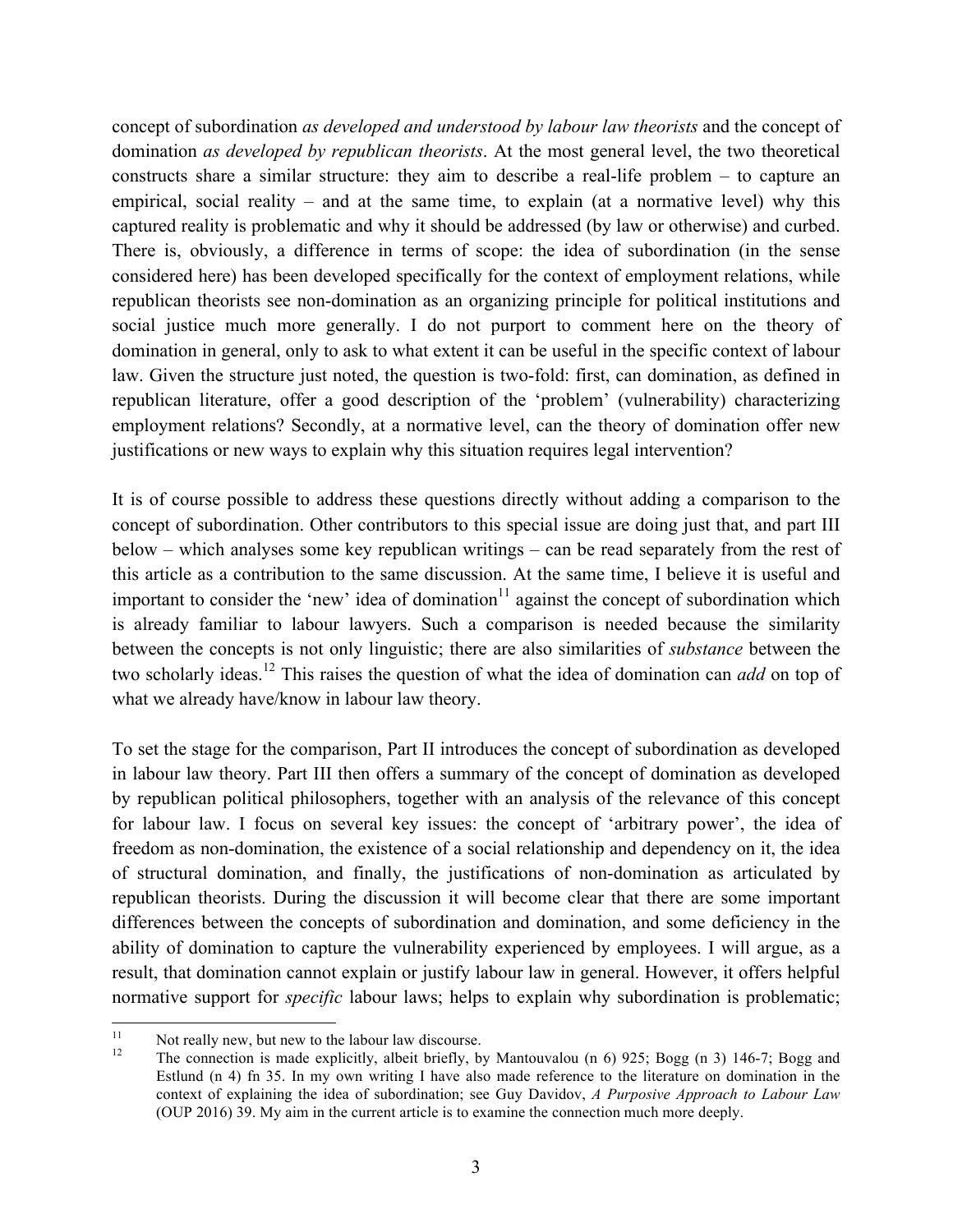and the tools developed to address domination can offer inspiration for legal analysis, including in labour law. Part IV concludes.

# **II. Subordination**

The term subordination has been used with several different meanings. The goal of this part is to clarify the possible meanings and provide a brief review of discussions of subordination by key theorists, explaining the significance of this concept for labour law. I then conclude with my own suggestions as to the best use of this term and how it should be distinguished from related concepts.

# Different uses of 'subordination'

We should distinguish, first, between subordination as a legal concept and subordination as an empirical fact, describing a social reality. In many legal systems subordination is used as a legal indicator (or test) to decide if an employment relationship exists.<sup>13</sup> I believe this is a good test assuming it attempts to identify the existence of subordination as an empirical fact, but in practice this is not always the case. It is possible, for example, for courts to decide that (legal) subordination exists only when the employee is obligated to follow detailed day-to-day instructions by the employer, or to look for explicit contractual obligations giving the employer the right of control. Such a judicial approach creates a gap between the legal meaning of subordination and the actual existence of subordination in the empirical sense. This is unfortunate. For current purposes I focus on subordination as an empirical/social phenomenon. While I believe that the legal concept should be aligned with the empirical fact, it is important that readers will not be confused by assuming that subordination means what some courts have interpreted it to mean.

It is also important to distinguish between subordination of a specific employee to a specific employer and subordination of one group to another. Group subordination is sometimes used to explain and justify equality laws: for example, American scholars have referred to the ongoing disadvantage experienced by black people as 'subordination' and have called for an antisubordination approach to equality law.<sup>14</sup> Such an approach strives to remove the root causes of the disadvantage/inferior position in society suffered by the group, including by correcting historical injustices, as opposed to an anti-classification approach which simply prohibits current (new) discrimination based on group classification. This could be relevant to labour law when

 <sup>13</sup> See, eg, the review in Nicola Countouris, *The Changing Law of the Employment Relationship: Comparative Analyses in the European Context* (Ashgate 2007) ch 2.<br>
See, eg, Ruth Colker, 'Anti-Subordination Above All: Sex, Race, and Equal Protection' (1986) 61 NYU L

Rev 1003; Reva B. Siegel, 'Equality Talk: Antisubordination and Anticlassification Values in Constitutional Struggles over Brown' (2004) 117 Harvard L Rev 1470; Rebecca E. Zietlow, 'Free at Last! Anti-Subordination and the Thirteenth Amendment' (2010) 90 Boston U L Rev 255.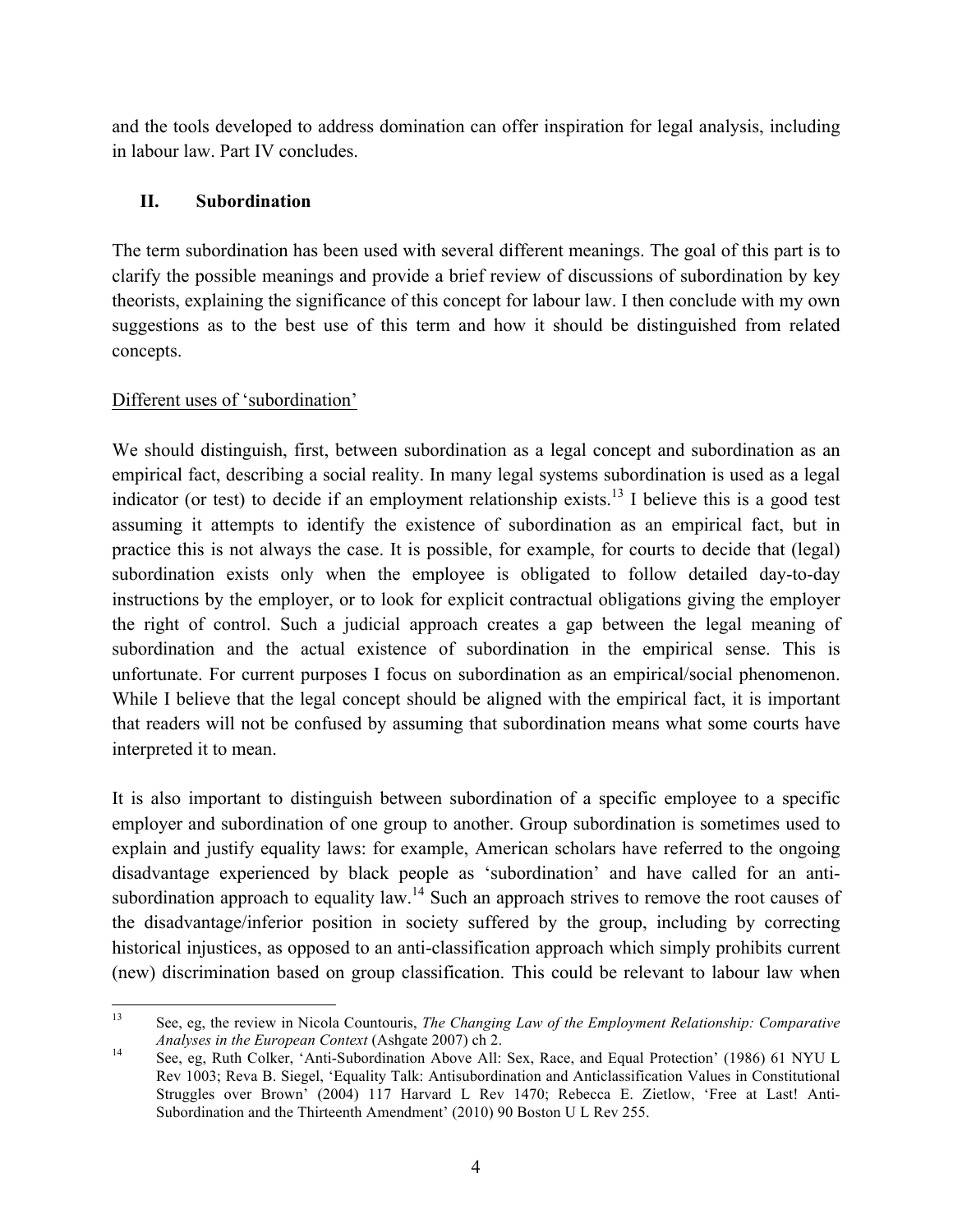considering the specific context of workplace equality.<sup>15</sup> But the idea of group subordination also has a more general application in the labour context, if we say that employees as a class are subordinated to the owners of capital. This is very different from – although certainly related to – the subordination of a specific employee to a specific employer. If group subordination attempts to depict the inferiority of wage-workers compared to capital-owners in general (and the dependence of workers on employment by capital-owners), individual subordination is concerned with the characteristics of the particular relationship: being subject to the command of (or direction by) the specific employer.

Another way to explain the difference between the two meanings is by distinguishing between organizational subordination and economic subordination. Harry Arthurs has used the term 'economic subordination' to refer to structural weakness in the market – based on asymmetries of wealth and power – that exists in employment relationships and similarly among debtors, consumers, tenants and others.<sup>16</sup> This is quite similar to the idea that workers are generally dependent on wage work, but clearly different from the phenomenon of being subject to control and command by the employer after the relationship is formed. Below I will refer to group or economic subordination as *structural dependency*, a term which seems to better capture the vulnerability of being dependent on wages from unknown others for income, a dependency that is *external* to the relationship with a specific employer.

### Subordination in the labour market: key contributions

Karl Marx considered both of these levels – or meanings – in his analysis of capitalism. First, he explained how the shift from a pre-industrial to an industrial society meant that people no longer produced by themselves, but had to work for others, becoming dependent on the willingness of capitalists to employ them. This structural dependency – not on a specific employer, but more generally on wages – was sometimes described by Marx as subordination (or subjection, or subsumption, depending on the translation) of labour to capital.<sup>17</sup> At the same time, he offered a striking account of the subordination experienced by specific employees vis-à-vis their specific employer once the relationship is formed: all combined labour on a large scale requires 'a directing authority, in order to secure the harmonious co-operation of the activities of individuals… A single violin player is his own conductor; an orchestra requires a separate one. The work of directing, superintending and adjusting becomes one of the functions of capital, from the moment that the labour under capital's control becomes co-operative.<sup>18</sup> His collaborator Friedrich Engels made the point strongly as well: 'Wanting to abolish authority in

 <sup>15</sup> Christopher Mccrudden, 'Two Views of Subordination: The Personal Scope of Employment Discrimination Law in *Jivraj v Hashwani'* (2012) 41 ILJ 30.<br><sup>16</sup> Harry Arthurs, 'Labor Law as the Law of Economic Subordination and Resistance: A Thought Experiment'

<sup>(2013) 34</sup> CLLPJ 585.<br>
17 Karl Marx, Capital: Vol I (Penguin 1976, first published 1867) 1019-38.<br>
18 Ibid 448-9.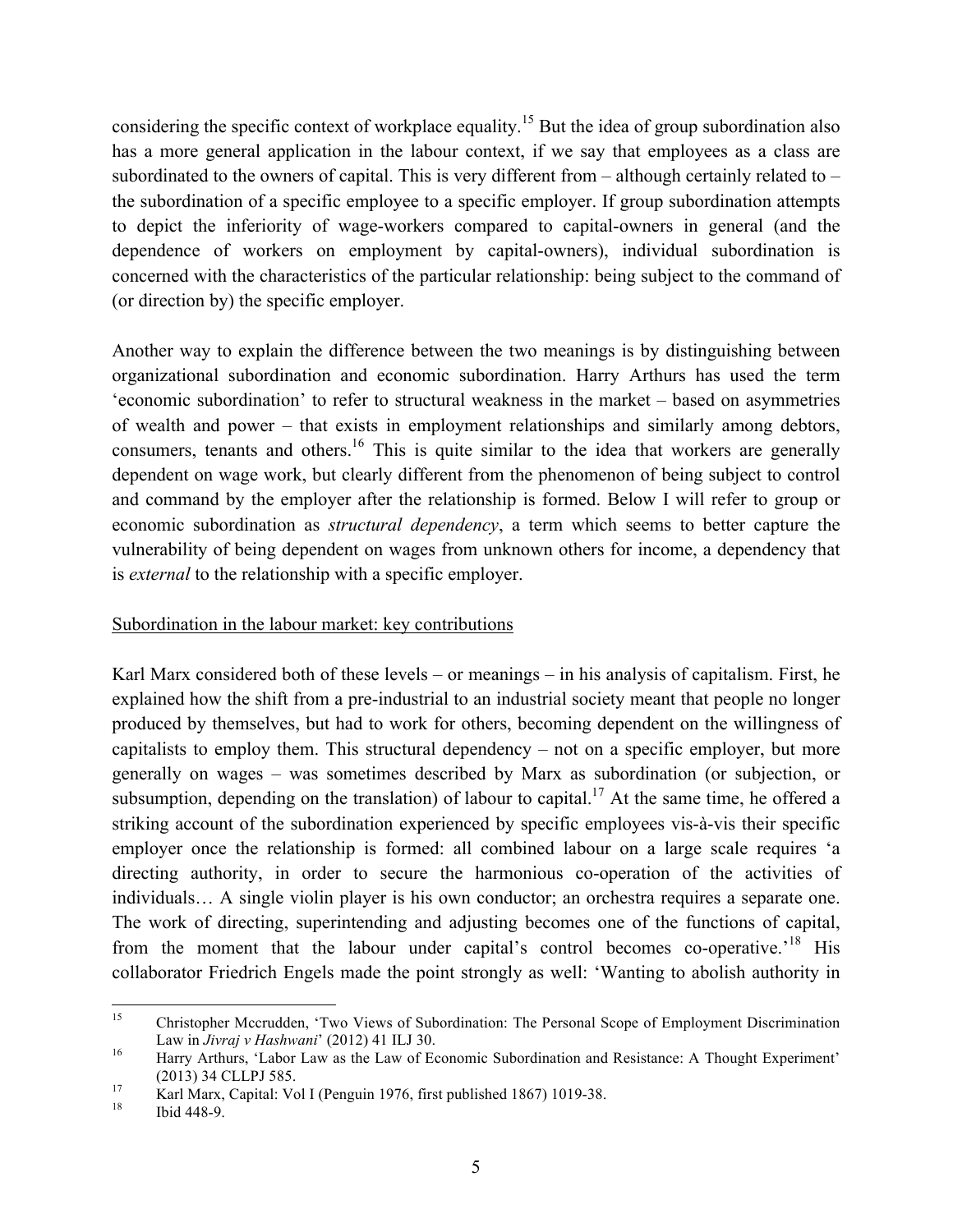large-scale industry is tantamount to wanting to abolish industry itself, to destroy the power loom in order to return to the spinning wheel… a certain authority… and, on the other hand, a certain subordination… are imposed upon us together with the material conditions under which we produce and make products circulate.<sup>19</sup> Marx, of course, went on to argue that capitalists are using this authority to extract the greatest possible surplus-value from the workers, that is, to impose the greatest possible exploitation on the workers.<sup>20</sup> But it is not necessary to accept this view in order to understand the unavoidable existence of authority (or control) and the resulting subordination in employment relationships.

Hugo Sinzheimer, who is often considered one of the founding fathers of modern labour law, was strongly influenced by Marx.<sup>21</sup> It is not surprising, then, that the starting point for his analysis was this dual subordination, 'the injustices inherent in the capitalist mode of production: the subordination of labour to capital and the subordination of the individual employee to the employer.<sup>22</sup> Sinzheimer relied mostly on the concept of *dependency*, rather than subordination, but it appears that he similarly used it with dual meanings. On the one hand, he considered labour law to be 'the body of law that regulated the relationships of workers… those who belonged to the social class that could only find a material basis for its existence by performing dependent labour.'23 That is, *structural* dependency, in the general sense of having to rely on wage employment for subsistence. At the same time, the concept of 'dependent labour' was used by Sinzheimer to denote the control of the employer over the employee: 'in a relationship of dependent work, the worker was subordinated to the control of the owner of the means of production' and the task of labour law was 'to temper the employer's power to command.<sup>24</sup>

The now-classic account of subordination was authored by Otto Kahn-Freund. Although he counted both Marx and Sinzheimer (his doctorate supervisor) as major influences, $25$  in this particular context he appears to part ways with them, placing the emphasis on the individual level of subordination. In 'some reflections on law and power' – published as the introductory chapter of *Labour and the Law*<sup>26</sup> – Kahn-Freund makes three statements concerning the goal of labour law: 'labour law is chiefly concerned with [the] elementary phenomenon of social power' (at 14); 'the principal purpose of labour law… is to regulate, to support and to restrain the power

 <sup>19</sup> Friedrich Engels, 'On Authority' in Karl Marx and Friedrich Engels, *Basic Writings on Politics and Philosophy* (Lewis S. Feuer, ed.) (Doubleday & Co., 1959, originally published 1872) 481.<br>
<sup>20</sup> Marx (n 18) 449.<br>
21 Otto Kahn-Freund, 'Hugo Sinzheimer 1875-1945' (originally published in German in 1976), in Otto Kahn-

Fruend, *Labour Law and Politics in the Weimar Republic* (Roy Lewis and Jon Clark eds., Basil Blackwell 1981) 73, 77; Ruth Dukes, *The Labour Constitution: The Enduring Idea of Labour Law* (OUP 2014) 14.<br><sup>22</sup> Ruth Dukes, 'Constitutionalizing Employment Relations: Sinzheimer, Kahn-Freund, and the Role of Labour

Law' (2008) 35 J of Law and Society 341, 345.<br>Dukes (n 21) 15.<br>Dukes (n 21) 17. See also Kahn-Freund (n 21) 78-9.<br>Otto Kahn-Freund, 'Postscript' in Otto Kahn-Fruend, *Labour Law and Politics in the Weimar Republic* (Roy

Lewis and Jon Clark eds., Basil Blackwell 1981) 195. <sup>26</sup> Paul Davies and Mark Freedland, *Kahn-Freund's Labour and the Law* (Stevens & Sons 1983).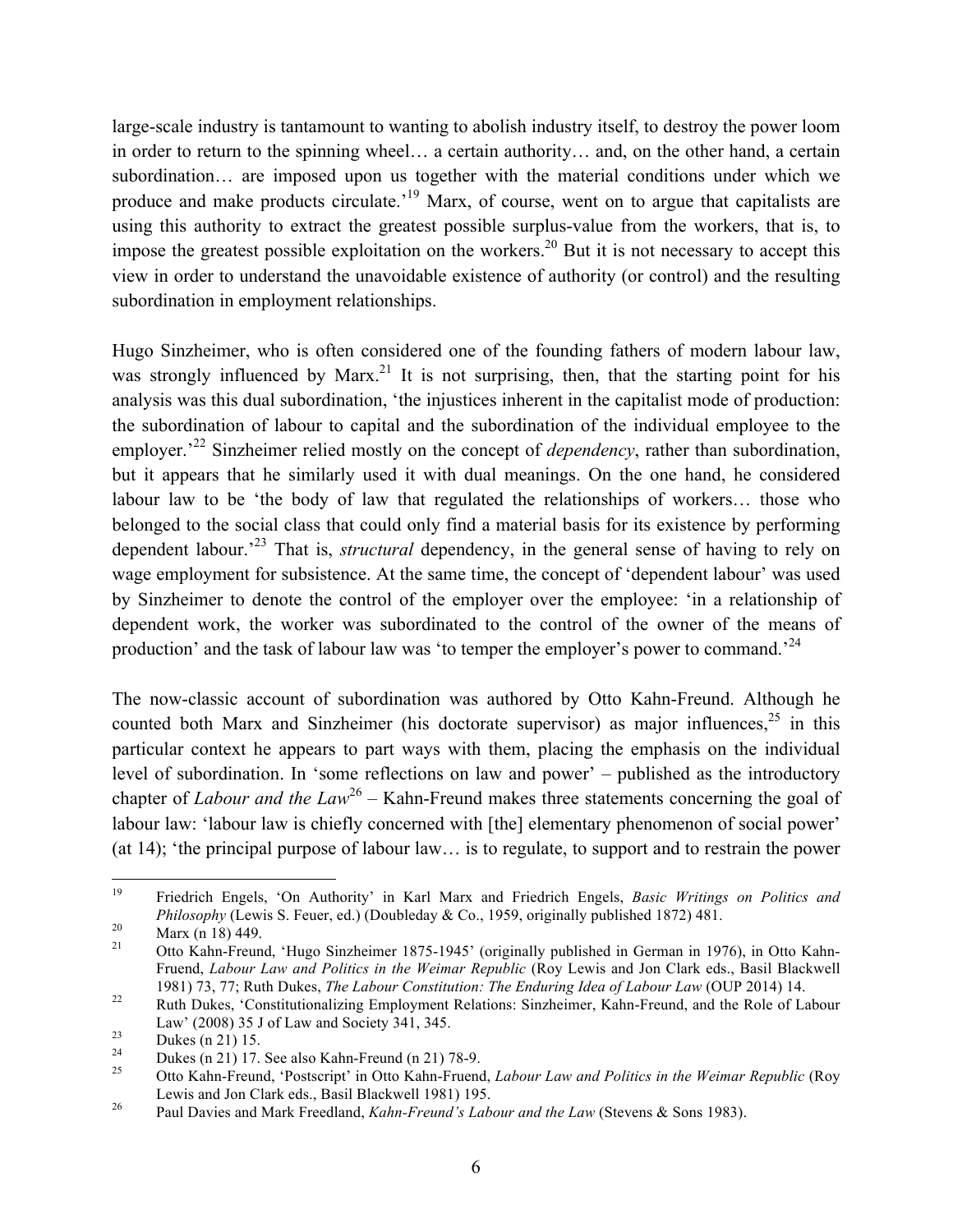of management and the power of organized labour' (at 15); and, most famously, 'the main object of labour law has always been, and we venture to say will always be, to be a countervailing force to counteract the inequality of bargaining power which is inherent and must be inherent in the employment relationship' (at 18). Although the term 'inequality of bargaining power' attracted most attention, it is clear from reading the previous two statements, and the chapter as a whole, that Kahn-Freund is concerned with power in the sense of control in the individual employment relationship – which he also repeatedly calls subordination.<sup>27</sup>

He starts by saying that 'there can be no society without a subordination of some of its members to others, without command and obedience, without rule makers and decision makers' (at 14). He calls this social power. This power has many sources – the law is but one of them, alongside wealth, personal prestige, tradition and so on – and it exists equally in the public as well as the private spheres (at 14). Kahn-Freund goes on to explain that command and subordination are 'necessarily inherent in the employment relationship… Except in a one man undertaking, economic purposes cannot be achieved without a hierarchical order within the economic unit. There can be no employment relationship without a power to command and a duty to obey, that is without this element of subordination in which lawyers rightly see the hallmark of the "contract of employment"' (at 18). To be sure, in the background there is an understanding that the worker enters the relationship from a position of weakness, of dependency on wage labour: 'in its inception it is an act of submission' (ibid). But the focus for labour law remains on what happens after that: 'in its operation it is a condition of subordination' (ibid).

The reference to 'power of command' was not intended to suggest that the employer necessarily controls the day-to-day actions of the employee. Although this is often the case, at other times the employee is given independence to make professional decisions but is still in a position of subordination. The reference to command and subordination is thus broader, in the sense of being subject to the hierarchy and rules of the organization. This point was made clear by Kahn-Freund in a 1951 case note, $^{28}$  and was further developed some years later by Hugh Collins, who distinguished between market power and 'bureaucratic power'.<sup>29</sup> Collins argued that inequality of (market) bargaining power is only one source of subordination; another source is the bureaucratic structure of the organization. This explains why employees with strong bargaining power – whether because they are organized or thanks to special skills – are still in a position of subordination. He went on to argue that a distinction should be maintained between the contract and the rule-book of the organization; the latter is part of the managerial prerogative – the employer unilateral power – which should not be considered part of the contract, but rather should be subject to public-law-style limitations. In a recent contribution Collins added that subordination includes three components: employees have to subordinate their wishes to the

<sup>&</sup>lt;sup>27</sup> See Davidov (n 10) 53. For another recent discussion of this issue see Collins (n 8).<br>
28 Otto Kahn-Freund, 'Servants and Independent Contractors' (1951) 14 MLR 505.<br>
29 Hugh Collins, 'Market Power, Bureaucratic Powe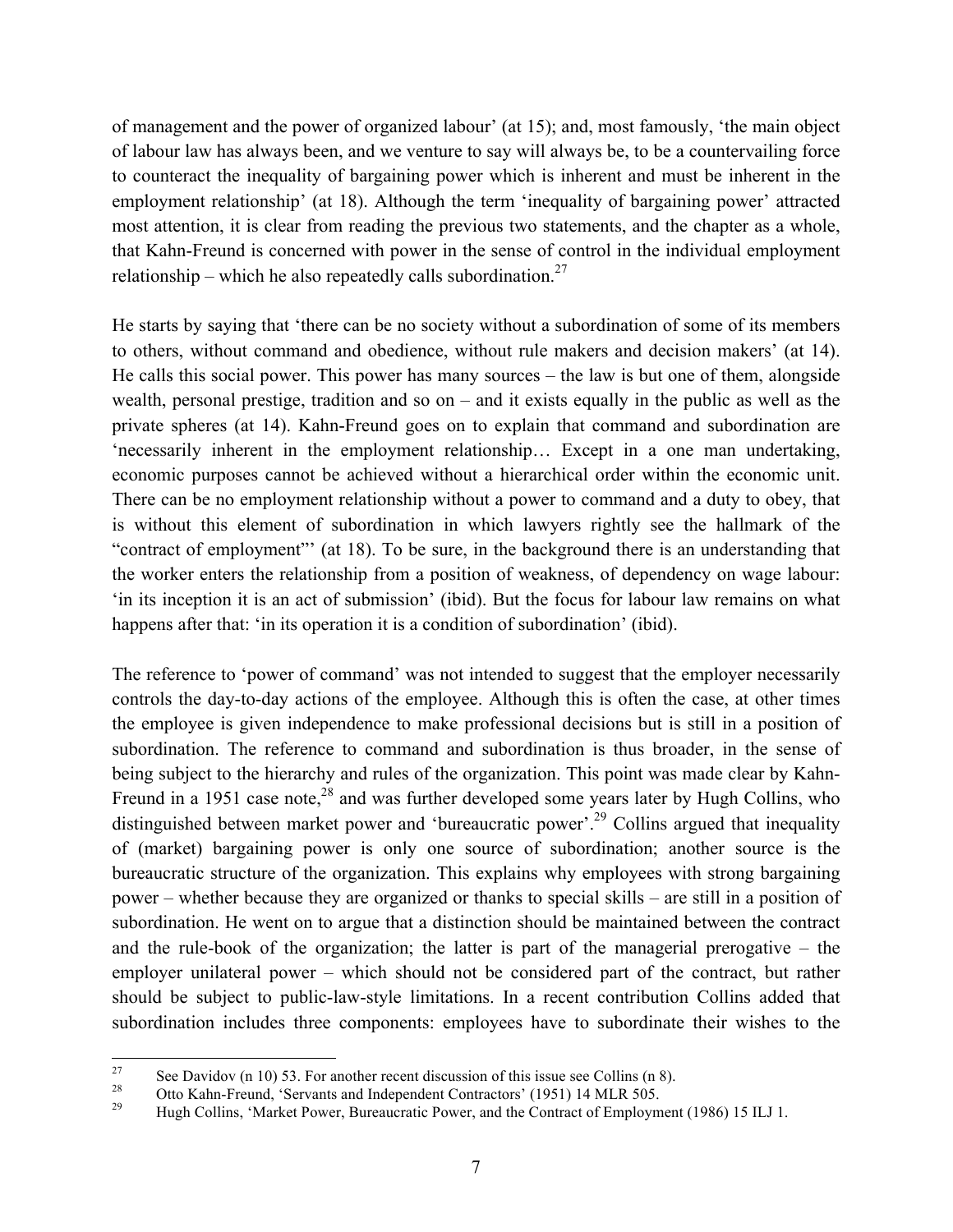promotion of the employer's goals; the employer has *practical authority* over the employees, in the sense that she can issue orders that the latter have to obey; and this authority includes a discretionary power (the managerial prerogative) which is broad, though not unlimited. $30$ 

#### Making sense of subordination vs related concepts

My own attempt to contribute to this literature – in previous writings – started from a purposive approach: to understand the purpose of labour law we have to understand what is special (or different) about employment relationships – this in turn will explain the need for protective regulations. More specifically, we need to understand what makes employment different from other contractual relations involving work. Employment relationships are characterized by a set of vulnerabilities to which employees are exposed. And it appears that there are two main vulnerabilities: subordination and dependency. In previous contributions I made several arguments with regard to these basic characteristics of employment relationships:<sup>31</sup>

First, we should maintain a distinction between subordination and dependency. These are separate vulnerabilities that sometimes explain and justify separate labour laws. In the context of previous discussions of subordination, as summarized above, I would add that it is equally important to maintain the distinction between individual subordination and other meanings given to this term, most notably that of group or economic subordination, i.e. structural dependency. It is confusing to use the same concept to describe several different (even if related) problems. The concept of subordination is most appropriately used, in my view, in the meaning employed by Kahn-Freund: describing the existence of command and control by a specific employer over its employees.

Second, to explain why being controlled by someone else is problematic and requires regulatory intervention, I relied on the concept of democratic deficits. The fact that an employee has to follow the orders of a boss – whether on a daily basis or more generally by being subject to the rules of the organization and being part of its hierarchy – infringes on his/her autonomy and freedom. But this is only problematic – or at least it is only *really* problematic – because the employee is being *governed* by someone else without being able to participate in this government (pre-labour-law). When we buy a product or a service on a one-time basis we do not expect to participate in the government of the company making decisions about this product or

 $30$  Collins (n 8).<br><sup>31</sup> See most recently Davidov (n 27) ch 3. See also Guy Davidov, 'The Three Axes of Employment Relationships: A Characterization of Workers in Need of Protection' (2002) 52 U Toronto LJ 357; Guy Davidov, 'The Reports of My Death are Greatly Exaggerated: 'Employee' as a Viable (Though Overly-Used) Legal Concept' in Guy Davidov and Brian Langille (eds), *Boundaries and Frontiers of Labour Law: Goals and Means in the Regulation of Work* (Hart 2006) 133.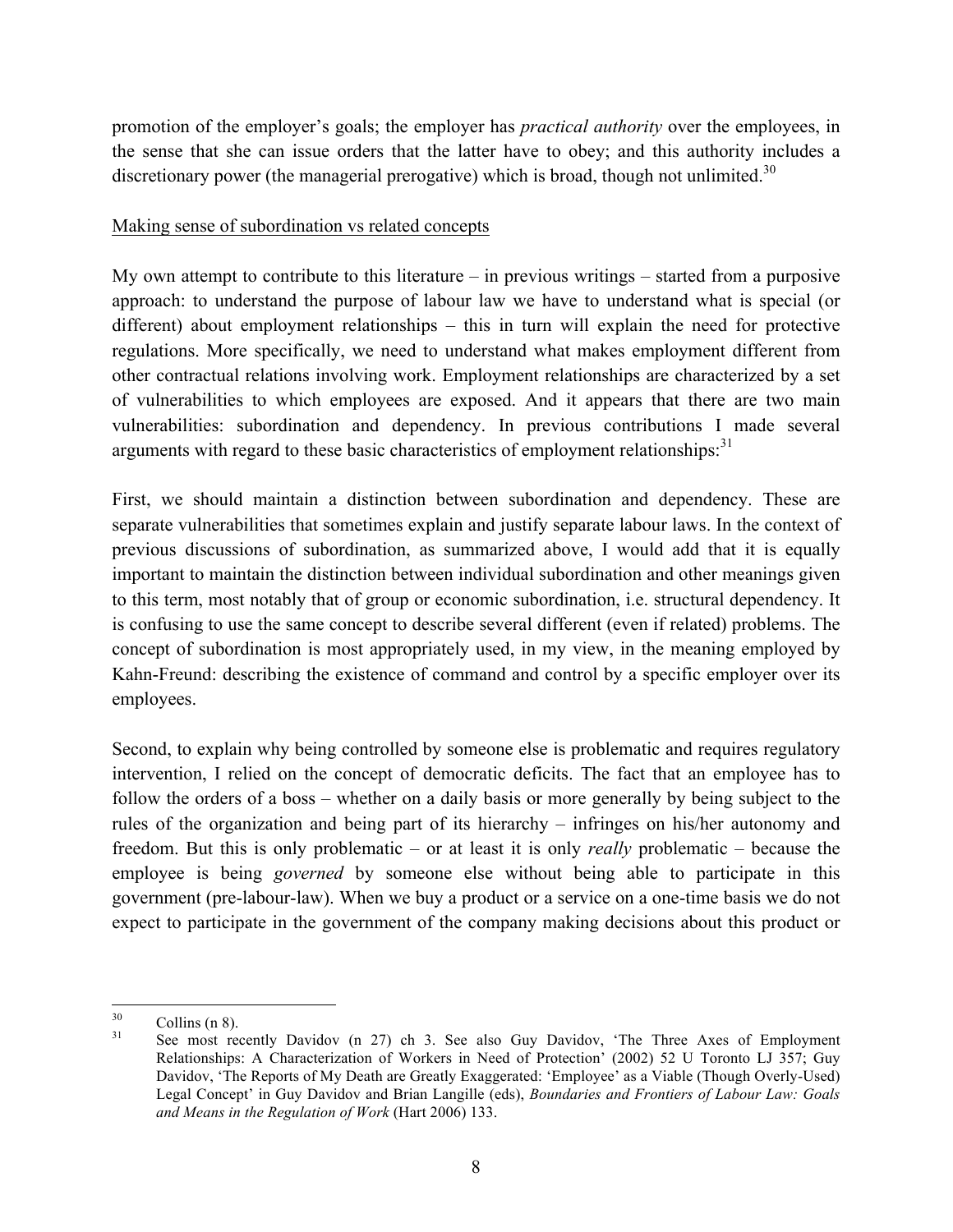service. But employment, unlike a discrete market transaction, is a structure of governance.<sup>32</sup> And the fact that employees (again pre-labour-law) do not take part in this government – whether directly or indirectly (through representatives or elections) – means that they suffer a democratic deficit. $33$  The concept of subordination, then, should be used to include every situation in which such democratic deficits are present. This way we capture the essence of the vulnerability justifying protection/intervention, as opposed to just the surface manifestation of this vulnerability.

Finally, I have argued that the vulnerability resulting from dependency is due to inability to spread risks: unlike the situation in most other market transactions, employees rely (at least during the term of the relationship) on a specific employer for economic as well as social/psychological needs, and their ability to spread the risks among different employers/clients is very minimal.<sup>34</sup> This is a vulnerability characterizing employment – alongside subordination – and justifying the many protections included in labour law.

To be sure, *structural* dependency is also important. Most people who look for employment do so from a position of necessity – they need to find wage-labour in order to make a living – and this has a major impact on the terms they are able to secure. But this should be seen, in my view, as one of the *causes* for both subordination and dependency on a specific employer, rather than a direct justification for labour law. There are background facts that lead people to accept an employment relationship under terms that they might not otherwise prefer; most notably, the previous allocation of resources in society (which leads to structural dependency) and market failures. These background facts are what most people would call 'inequality of bargaining power'; and as we have seen, they have also been described as subordination (at last the part of structural dependency). However, in order to understand and justify labour law, I believe we should focus on the vulnerabilities that are *internal* to the relationship – subordination and dependency on a specific employer in the sense noted above – rather than background facts that led to these relations.

<sup>&</sup>lt;sup>32</sup> The work of Oliver Williamson is especially helpful in this regard. See especially Oliver E Williamson, *Markets and Hierarchies: Analysis and Antitrust Implications* (Free Press 1975) ch 4.<br><sup>33</sup> This point was recently made strongly also be Anderson (n 9): 'Employees are governed by their bosses...

Government exists wherever some have the authority to issue orders, backed by sanctions, to others… The government of workers is dictatorial under laissez-faire capitalism' (at 50, 55, 59).<br> $\mu$  A purposive approach – focusing on the vulnerabilities that require response – leads to the understanding that

dependency is not only economic; people need the employment relationship, and rely on it, for other reasons as well. Work is an important part of our lives, and most people need wage employment to secure the social and psychological aspects of work. The vulnerability that characterizes employment is therefore dependency which is economic and/or social-psychological.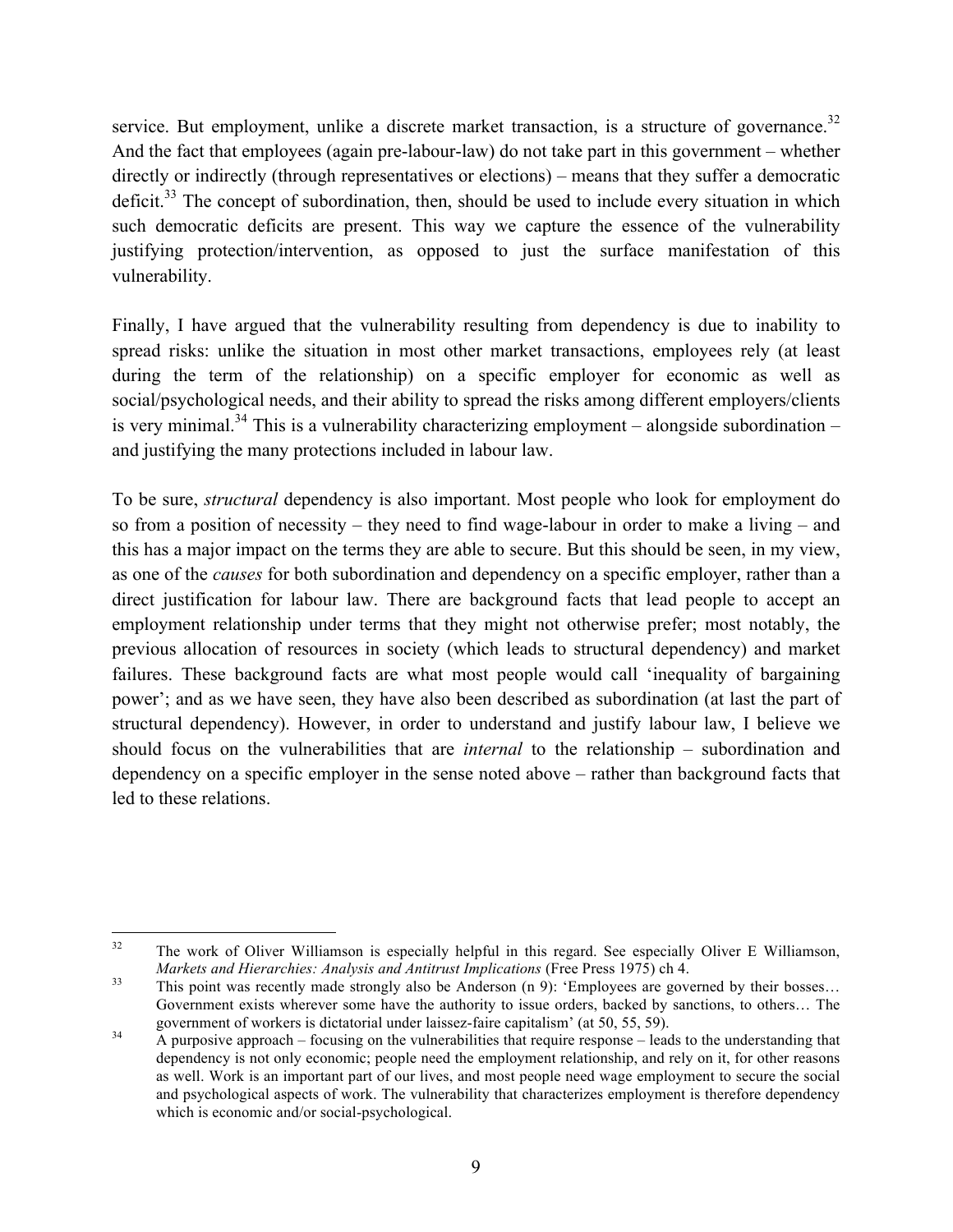### **III. Domination**

Political philosopher Philip Pettit has been the leading force behind the development of nondomination as a central ideal. Locating the origins of this idea in  $18<sup>th</sup>$ -Century republicanism (itself based on much older Roman origins), he forcefully argued that it retains relevance today.<sup>35</sup> Pettit defines domination as the subjection to arbitrary power: 'having to live at the mercy of another, having to live in a manner that leaves you vulnerable to some ill that the other is in a position arbitrarily to impose… being subject to the potentially capricious will or the potentially idiosyncratic judgement of another.'<sup>36</sup> Such domination is seen by Pettit as the opposite of freedom, and curbing it is a normative goal (or in his terms, a political ideal) – 'a compelling account of what a decent state and a decent civil society should do for its members'.<sup>37</sup> Other leading political scientists have also championed the cause of non-domination: Ian Shapiro, for example, considers it 'the bedrock of justice';<sup>38</sup> and Iris Marion Young has argued that domination is one of two social conditions (together with oppression) that defines injustice.<sup>39</sup> In a recent attempt to offer a complete theory of domination, Frank Lovett has similarly argued that non-domination should be considered a general principle of justice. $40$ 

Put in these general terms, the concept of domination seems to be a good fit to describe a vulnerability that characterizes employment – being under the command of someone else – and it appears to be the same vulnerability captured by the concept of subordination. Pettit himself considers the employment relationship to be a prime example of domination.<sup>41</sup> Nonetheless, when we examine in more detail the theories developed by Pettit and by Lovett, some difficulties surface. Below I consider several components of these theories and ask to what extent they are compatible with an attempt to explain and justify labour laws, and to what extent they are different from the components of subordination.<sup>42</sup>

<sup>&</sup>lt;sup>35</sup> Obviously, the original version of republicanism was directed only at a small group of elite males, while the 23<br>
24 Current ideas (which Pettit sometimes call 'neo-republican') seek to make it universal. Pettit (n 2) 47, 95-6.<br>
25 Ibid 4-5.<br>
26 Ibid 6.<br>
26 In Shapiro, 'On Non-Domination' (2012) 62 U Toronto LJ 293, 332.<br>
29 Iris

more recent writing for non-domination as a 'theory of social justice' (Philip Pettit, *On the People's Terms: A Republican Theory and Model of Democracy* (Cambridge UP 2012) 77).<br><sup>41</sup> Pettit (n 2) 5, 22, 141-2. Interestingly, though, Lovett never mentions employment as an example of

domination. Like Pettit, he refers to slavery as the clear (extreme) example; but unlike Pettit, he does not extend the same analysis to employment. This can be explained by his different definition of 'arbitrary', which I discuss below.<br><sup>42</sup> The discussion below focuses mostly on the writings of Pettit and Lovett, as they are the ones who developed

the modern theory of domination in most detail – and also the ones who inspired labour law scholars to adopt these ideas. Shapiro writes in more detail than others about the specific context of minimizing domination at work (see Ian Shapiro, *Democratic Justice* (Yale UP 1999) ch 6), but he is less concerned with defining domination and he focuses directly on solutions.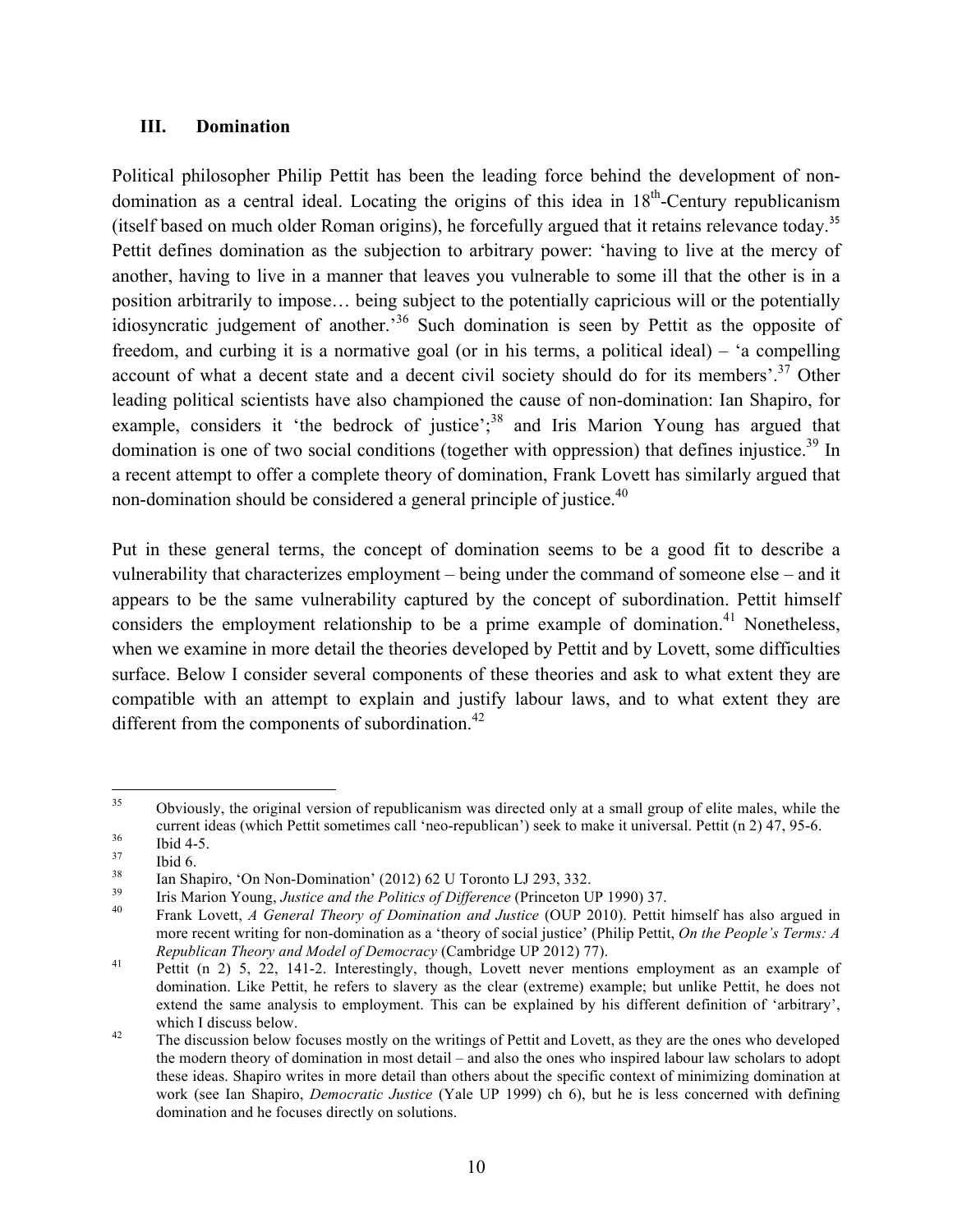### Arbitrary power

Pettit and Lovett both rely heavily on the idea of arbitrary power, and consider it to be the major component of domination. They both consider domination to be a phenomenon which exists in the public sphere (between state and citizens) and equally in the private sphere. According to Pettit's definition in his seminal book *Republicanism*, someone dominates another to the extent that: 1. They have the capacity to interfere; 2. On an arbitrary basis; 3. In certain choices that the other is in a position to make.<sup>43</sup> Lovett's definition, in turn, is that persons or groups are subject to domination to the extent that: 1. They are dependent; 2. On a social relationship; 3. In which some other person or group wields arbitrary power over them.<sup>44</sup> Both scholars discuss the different components at length, and I will consider below several aspects of these definitions. But the concept of arbitrary power is central.<sup>45</sup>

For Pettit, arbitrary power in this context means having complete (unlimited) discretion regarding a decision, and in particular, it implies that the decision can be made 'without reference to the interests, or the opinions, of those affected'.<sup>46</sup> Pettit makes it clear that the definition is not limited to situations in which the decision was actually taken arbitrarily; it is the *power* (capacity) to take such decisions that matters. This is explained through the example of the benevolent slave-master: even if he considers the interests of the slave before making decisions that affect him, it is still a relationship of domination.<sup>47</sup> The fact that he gets to choose, unilaterally, whether to consider the interests of the slave or not, is enough to put the slave in a position of being dominated by another.<sup>48</sup> A common metaphor employed by Pettit is the ability to 'look power in the eye'<sup> $49$ </sup> – something that those dominated cannot do.

This is an extremely broad definition, covering numerous types of relations between individuals. In most of our private relationships we have the power to make decisions that have some impact on others without considering their interests and opinions (even if we sometimes choose to be considerate). This is most obvious in economic relations: in capitalistic economies, the most fundamental characteristic of the market is an exchange between parties that act in their own

Pettit (n 2) 52.<br>
Lovett (n 40) 119.<br>
In a more recent book, Pettit notes that he now prefers to avoid the term 'arbitrary', because of the confusion created by the different meanings of this term. Instead of arbitrary power he uses the term 'uncontrolled interference' (n 40 at 58). I will refer to this alternative articulation as well below.<br>
Pettit (n 2) 55.<br>
Ibid 32. See also Lovett (n 40) 45.<br>
On this point Shapiro disagrees; he defines domination to include only the a

illegitimate use of power – rather than the potential for such abuse (n 38 at 308). However, he also believes that 'legitimate hierarchies often atrophy into illicit systems of domination' (ibid 334) and accordingly 'hierarchies should be presumed suspect… democrats should cast a skeptical eye on all hierarchical arrangements, placing the burden of justification on their defenders. Power need not be abused, but it often is, and it is wise for democrats to guard against that possibility' (n 42 at 42). Pettit (n 2) 5, 71.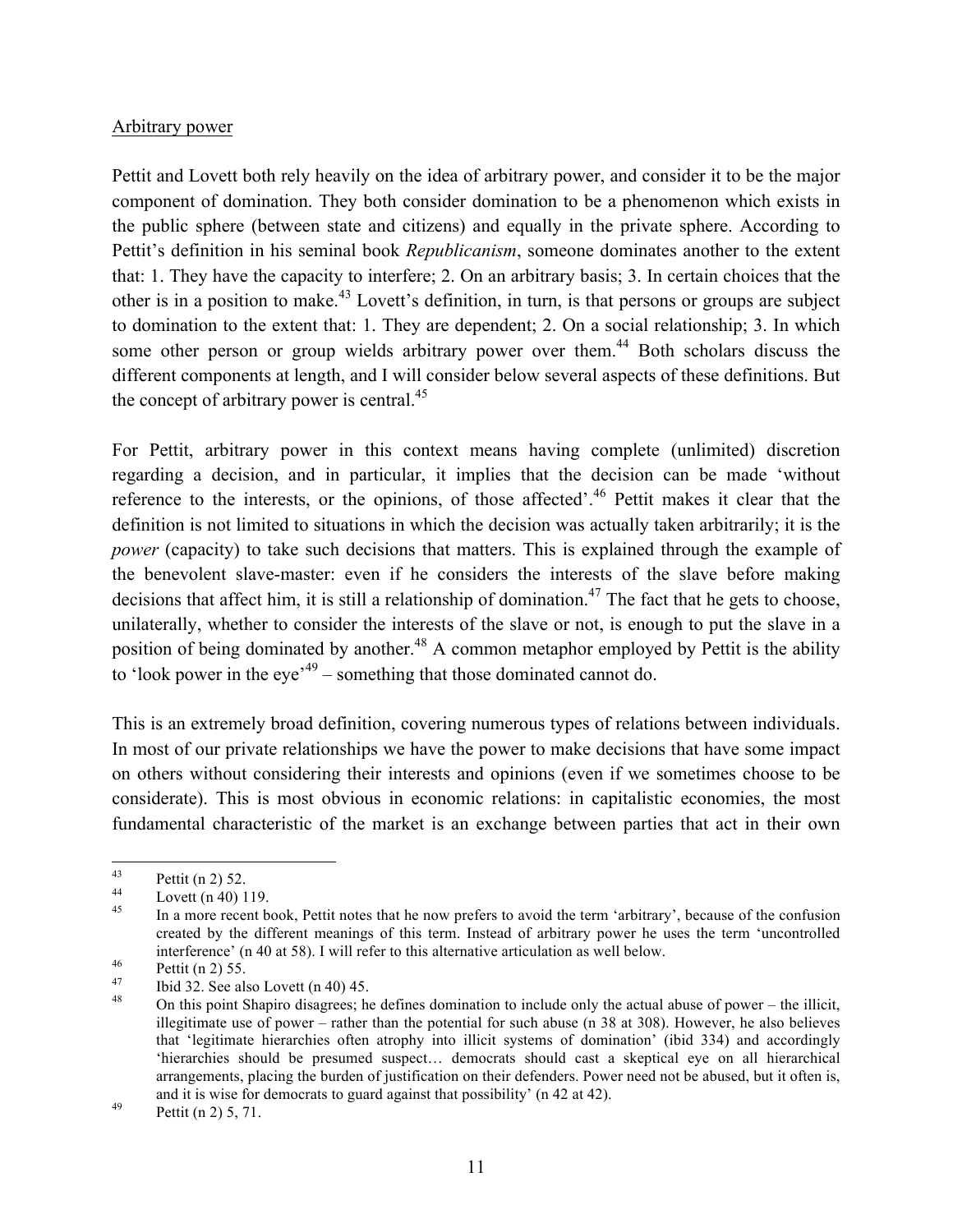self-interest. Taking into consideration the interests of the other party is not required nor expected. According to Pettit's definition, then, every market exchange involves domination. Such a broad definition cannot help us understand, explain or justify the need for special regulations to protect employees.<sup>50</sup>

At the same time, in another respect Pettit's definition of domination is too limited. Imagine that before every decision, an employer (as the power holder) must ask its employees about their opinion and take their views and interests into consideration. Or, to put it otherwise, employees can effectively contest the employer's decisions.<sup>51</sup> According to Pettit this will not be a relationship of domination. But the vulnerability captured by the concept of subordination still exists. Although democratic deficits are lower when employees get a chance to voice their opinions, at the end of the day the decision is still taken by the employer; they do not get to vote on the decision or to choose the managers who make the decisions. Similarly, in terms of the substance of the decision, if we can somehow ensure that the interests of employees have been considered, this is surely an improvement; but it will not change the fact that the employer is still taking decisions unilaterally. The spectrum of possible decisions can be limited, but the employer nonetheless gets to choose between several options – and gets to decide in what way to balance its own interests with the interests of the employees. In such a case there is no arbitrary power (as defined by Pettit), and indeed the powers of the employer are limited, but she is still in a position to command and control the employees, to set rules for the workplace and enforce them. At least to some extent, subordination (that requires regulatory intervention) is still there. Not to mention dependency, which is unaffected by the limitations placed on the decisionmaking power of the employer.

Another way to explain the difficulty with Pettit's definition (in terms of its suitability to describe employment) is by reference to the unlimited ability of an employer to dismiss employees 'at will'. Pettit rightly points to this power as the key reason for domination in employment relationships;<sup>52</sup> it is because of the constant fear of being dismissed that employees cannot 'look their employer in the eye' and are fearful of voicing their concerns and opinions. Imagine, however, that the power to dismiss is limited by law or by collective agreement, so that

<sup>&</sup>lt;sup>50</sup> Pettit addresses the problem of unbounded domination in the free market only very briefly (ibid 205). To explain why his theory is not 'hostile to every form of market arrangement', he argues that, although people are able to interfere with others, 'short of great differences of bargaining power' the others can interfere with them as well. Thus 'there is no question of permanent exposure to interference by another'. This explanation admits that in situations of bargaining power inequality – which in fact are prevalent not only in employment but in many other contexts – the definition of domination applies. (In a more recent contribution he seeks to show more explicitly that republicanism supports the free market, but again relies on what he admits himself are 'idealizing assumptions' about power equality; Philip Pettit, 'Freedom in the Market' (2006) 5 Politics, Philosophy & Economics 131). Moreover, Pettit appears to add a new implicit component to his definition when he talks about *permanent* exposure to interference. I refer to this component under the heading 'a social

relationship' below.<br>
For the use of these terms to describe non-domination see Pettit (n 2) 185.<br>
Ibid 22, 142.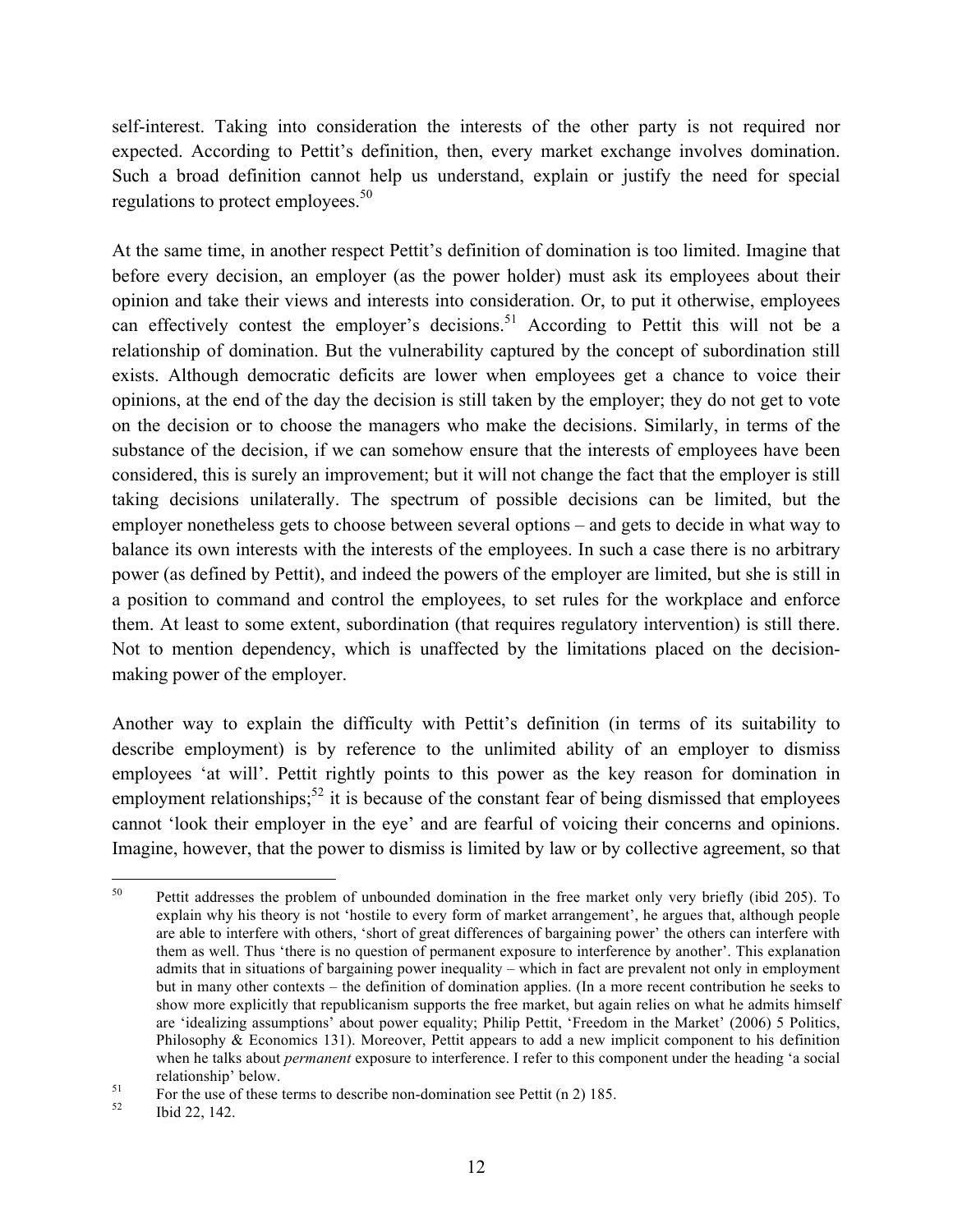dismissals are only allowed for 'just cause' and there is an effective process to enforce this rule. It appears that according to Pettit no domination is present in this scenario. But obviously the subordination experienced by employees is still there. They still have to follow the rules and directions of the employer. Their situation is surely improved (compared to an 'at will' regime), but other protective regulations are needed nonetheless – and at least to some extent this is because of continuing subordination. The concept of domination as developed by Pettit could thus be helpful as a justification for 'just cause' regulations, but not so much as a general justification for labour law more generally.

Over the years there has been some development in Pettit's theory. He now puts the focus on whether the power is 'controlled' in some sense by those subject to it; *un*controlled interference equals domination.<sup>53</sup> This idea is discussed mostly in the context of the relationship between individuals and the State; it is not clear to what extent it is applicable to relations between individuals and/or firms as well. One could argue based on this idea that employees are subject to arbitrary power (or uncontrolled interference) if they lack the ability to control the employer through democratic participation in workplace governance. But this will still not justify or explain the multitude of employment standards that are an important part of labour law. Indeed, in a recent book, when Pettit himself offers a list of regulations justified by his theory, in the employment context he mentions only limitations on dismissals without cause and the right to unionize. $54$ 

Notwithstanding these critiques, Pettit's definition of 'arbitrary power' is helpful by making a clear connection between his idea of domination and democracy. If the problem of domination is epitomized by people with power making decisions without taking into account the views and interests of those affected, this is quite obviously a problem in terms of democracy. For decisionmaking to become democratic, decision-makers have to be 'accountable to the ordinary people whom they affect', and this can be assured if the affected people can effectively *contest* the decision and 'force an amendment'.<sup>55</sup> Pettit provides detailed analyses and proposals on how such contestation should take place, especially in the public sphere.<sup>56</sup> For current purposes the important point is the more general idea that a reality of domination is, in one sense or another, non-democratic. This corresponds with the idea that subordination should be defined by democratic deficits, and can be seen as offering support for this idea.

<sup>53</sup> Pettit (n 40) 58, 153-6. <sup>54</sup> Philip Pettit, *Just Freedom: A Moral Compass for a Complex World* (WW Norton & Co 2014) 105. See also Pettit (n 40) 114-5.<br><sup>55</sup> Pettit (n 2) 186.<br><sup>56</sup> In the context of the *private* sector, the 'right to contest' has been used by Bogg and Estlund to justify

workers' freedom of association as well as the right to strike and an *individual* right to contest (n 4 and n 5, respectively).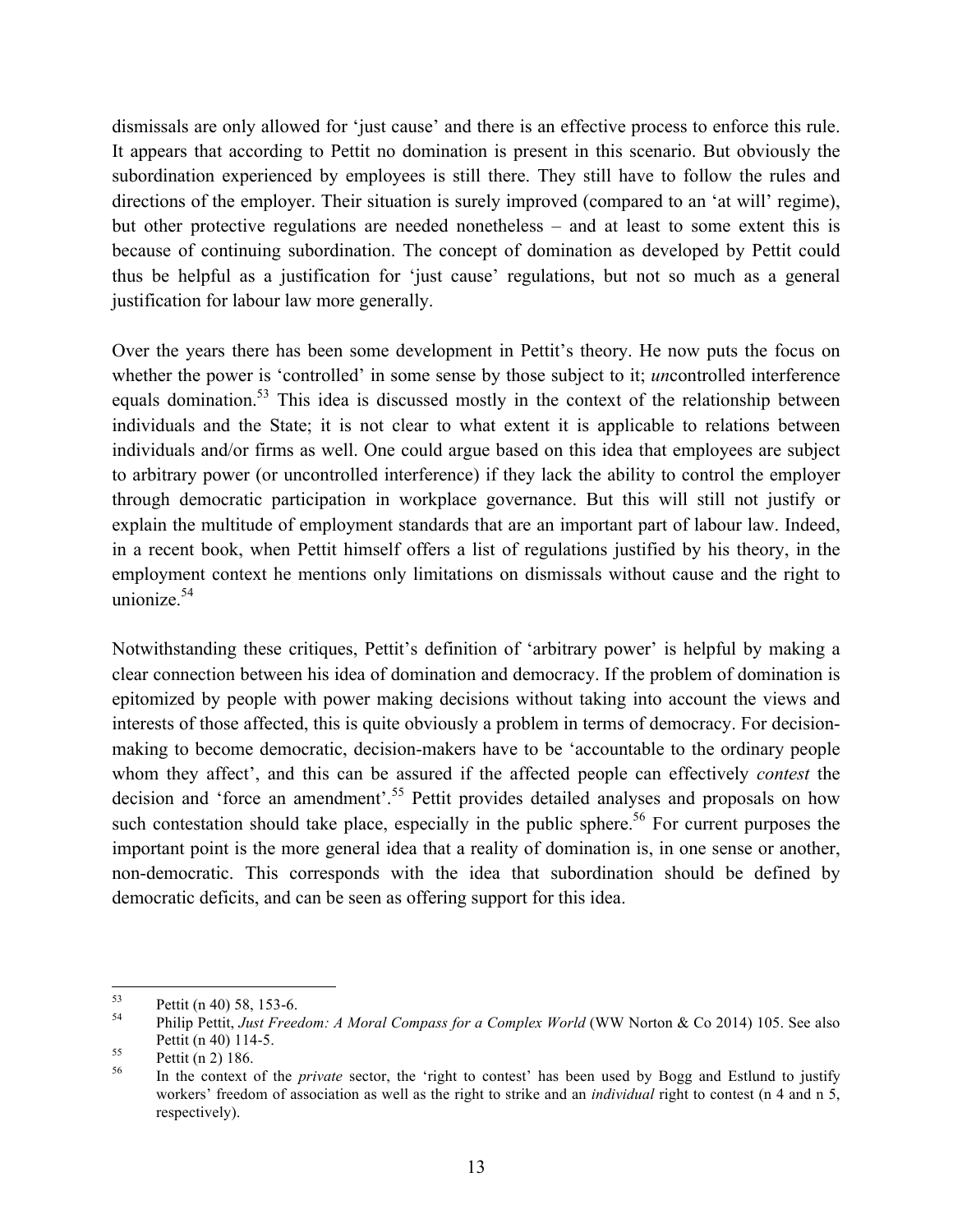While Pettit's definition of arbitrary power is extremely broad (subject to the exception noted above), Levitt's definition is quite narrow: he equates 'arbitrary' with something that is not based on known rules.<sup>57</sup> This is more similar to the concept of arbitrary decision-making familiar to lawyers: a violation of the rule of law. A decision by a government agency which is not based on legislation or other rules that have been adopted in a transparent process will be considered arbitrary. To impose such a standard on private entities as well is certainly significant: it will mean that employers will have to publish rules and follow them. But this will not take away from their unilateral power. As long as they post the rules in advance and employees know what to expect, employers will remain free to make every decision they see fit.<sup>58</sup> Once again, then, while domination (according to Lovett) will not exist, the vulnerability captured by subordination is still there.

To conclude this section, subjection to arbitrary power does not seem to be an optimal way to describe the characteristics of employment relationships justifying protection. Subjection to command or control, to bureaucratic power, or to democratic deficits – all proposed in the literature dealing with subordination – seem like a better fit (alongside the separate vulnerability of dependency). The concept of arbitrary power is still helpful for the specific context of justifying unfair dismissal laws, and also for making the connection between domination (or subordination) and democratic deficits.

## Freedom

A key distinction of Pettit's theory is between freedom (or liberty) as non-interference and freedom as non-domination.<sup>59</sup> Pettit sees the former as the main idea of liberalism, although he admits that even within liberalism freedom is not always negative and there is room for positive duties on the state (and others). Notwithstanding the various points of view within liberalism, a major strand focuses on negative liberty (non-interference) and legitimizes relations of unequal power, subject to preventing some specific instances of abuse of power. The claim of republicanism – at least as developed by Pettit – is that the mere ability to use power arbitrarily is problematic, and should be prevented or minimized.<sup>60</sup>

From the point of view of labour law, is it helpful to conceptualize the problem of domination (or subordination) as an infringement of freedom? At one level, this is a good way to explain the difficulty with employment relationships. Kahn-Freund made this point most eloquently, explaining that protective legislation *enlarges* the worker's freedom by restraining the power of management: when the law puts limitations on the duty of the worker to obey employer rules, it

<sup>&</sup>lt;sup>57</sup> Lovett (n 40) 96-9.<br><sup>58</sup> For a similar critique see Samuel Arnold & John R. Harris, 'What is Arbitrary Power?' (forthcoming) Journal of Political Power. <sup>59</sup> Pettit (n 2) 7-12, 66. <sup>60</sup> Ibid 22-3.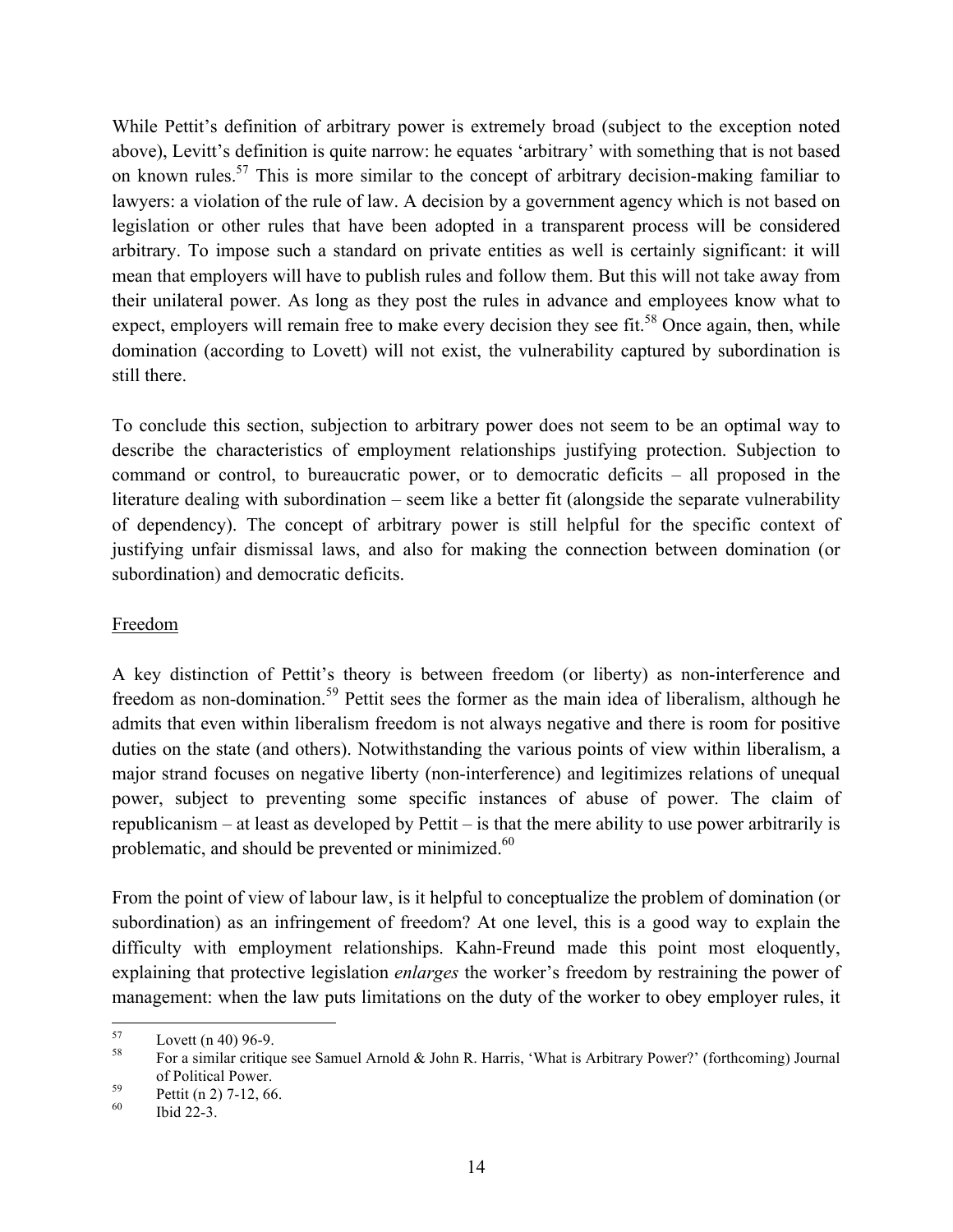enlarges the worker's freedom 'from the employer's power to command, or, if you like, his freedom to give priority to his own and his family's interests over those of his employer'.<sup>61</sup> This idea is in perfect accordance with Pettit's freedom as non-domination. At the same time, we should remember Kahn-Freund's observation that 'nothing is more misleading than the ambiguity of the word "freedom" in labour relations'. In the legal mind, protective labour laws, although 'liberating' for the employee, are seen as a restraint on freedom of contract. And, Kahn-Freund adds, 'this paradox cannot be condemned. It is necessary for the law to see relations of subordination in terms of co-ordination, that is, an act of submission in the mask of a "contract," because this is the fiction through which is exorcises the incubus of "compulsory labour." One should not underestimate the real significance of verbal magic.<sup>'62</sup>

Assuming we agree with Kahn-Freund that the legal fiction plays an important role, is it an argument against using freedom as an additional justification for labour law? On the contrary. Some lawyers confuse the legal fiction with empirical fact, believing that employees enjoy *real* freedom in contractual relations. As a result, freedom is often raised as an argument *against* labour laws. It is helpful to counter such arguments with contradictory arguments on the same field (alongside other justifications). In this respect, the republican idea of freedom converges with the ideas put forward by Kahn-Freund and provides further support for arguments concerning the importance of labour law to ensure real freedom.<sup>63</sup> Note, though, that such arguments are articulated at a high level of generality and are not specific to labour law.

### A social relationship

A necessary component of domination according to Lovett is the existence of a social relationship. He defines a social relationship as two or more persons or groups related to one another 'strategically', by which he means that whatever each of them wants to do depends at least in part on what the other party is likely to do.<sup>64</sup> Lovett notes that an exchange between a buyer and a seller in a fully competitive market is generally not a social relationship, because neither of them can affect the price (which is determined by the invisible hand of the market based on supply and demand). But he adds that the employment relationship is an exception,<sup>65</sup> i.e. it is a social relationship even without considering the existence of market failures. Why is this so? Lovett does not explain, but implicitly perhaps he assumes that a long-term continuing

<sup>&</sup>lt;sup>61</sup> Kahn-Freund (n 26) 24. He adds: 'To restrain a person's freedom of contract may be necessary to protect his freedom, that is, to protect him against oppression which he may otherwise be constrained to impose upon himself through an act of his legally free and socially unfree will.' (at 25).<br><sup>62</sup> Ibid. Kahn-Freund goes on to stress that we must remember that freedom of contract is merely a symbol

<sup>&#</sup>x27;expressing a policy, an aspiration, a tradition' and not denoting a reality. 'The danger begins if "freedom of contract" is taken for a social fact rather than a verbal symbol' (at  $25$ ).<br>At this point there is also convergence with the idea of maximizing capabilities, seen as needed to ensure

substantive freedom as well. I return to this connection in fn 84-85 and the accompanying text.<br>
Lovett (n 40) 34-5.<br>
Ibid 35-6.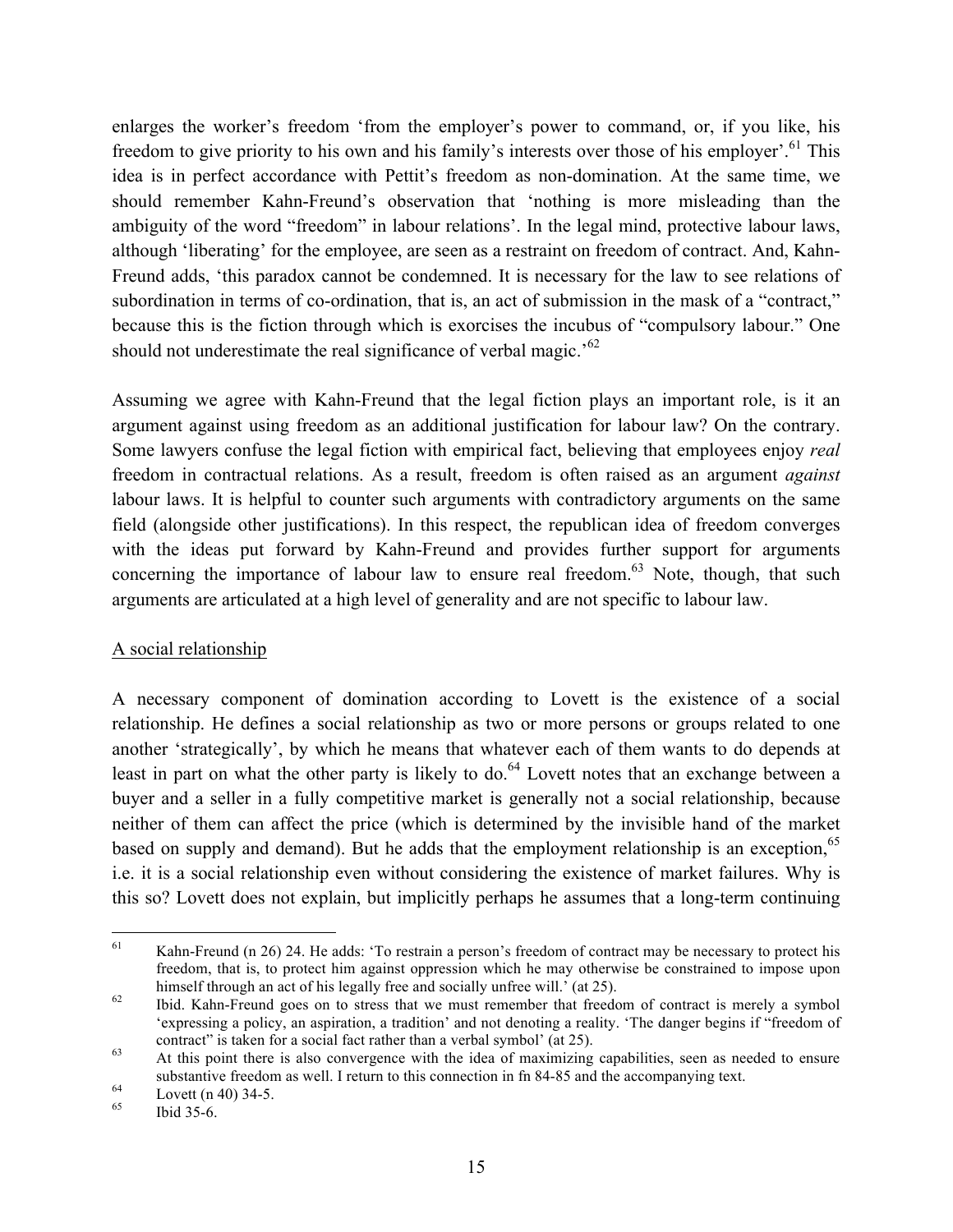relationship can lead to domination. Pettit, for his part, makes a brief note – only is passing – that suggests he considers only 'permanent' exposure to interference as constituting domination.<sup>66</sup> It appears, then, that both theorists implicitly see a difference between discrete market transactions and long-term relationships, the latter forming a more fertile ground for domination. Nonetheless, their definitions do not provide any clear explanation or exploration of this difference.

The suggestion mentioned above that subordination requires 'a structure of governance' is an attempt to capture this difference and separate between one-time brief transactions and longerterm ongoing relations.<sup>67</sup> Perhaps this distinction is not so important for the concept of domination, given that it attempts to cover a very broad range of relations. But in the context of employment this seems like a crucial component. One cannot be under the command of another person/entity in a fleeting transaction.

## Dependency

Pettit does not mention dependency as a condition of domination, although, as noted, he sometimes invokes the term dependency (as well as subordination) interchangeably with domination.<sup>68</sup> For Lovett, this is a key component of the definition: there has to be dependency in order for domination to arise.<sup>69</sup> His explanation makes intuitive sense: if you are in a social relationship in which another party has arbitrary power over you, why don't you leave? He assumes that most people are rational actors and will not stay in a relationship that limits their freedom (or, in his terms, creates an obstacle to their human flourishing<sup>70</sup> – more on that below). If they *do* stay, presumably it is because they cannot easily leave; there are exit costs that make them stay involuntarily (at least to some extent). Lovett defines this situation as dependency.<sup>71</sup>

There is no doubt that dependency is a major characteristic of employment relationships. Arguably it is even more important than subordination, explaining and justifying larger parts of labour law. Some legislatures have already moved to expand parts of labour law to workers in a position of economic dependency even without subordination, and many scholars (myself

<sup>&</sup>lt;sup>66</sup><br>
<sup>67</sup> I have developed this idea at some length in Davidov, The Three Axes (n 31) and Davidov (n 27) ch 3.<br>
<sup>68</sup> See n 10 above.<br>
<sup>69</sup> For a less extreme version of the argument see Shapiro (n 38) at 323: 'The less m

basic interests depends on my relations with you, the less power you have over me – and hence the less capacity to dominate me'. Such a view about the connection between dependency and domination is not incompatible with the claim that the two vulnerabilities should be distinguished.<br> *T*<sup>1</sup> Lovett (n 40) 130.<br> *T*<sup>1</sup> Ibid 39, 49-50. See also Shapiro (n 42 at 163) (referring specifically to employment relationships as

characterized by a vulnerability resulting from exit costs); Stuart White, 'The Republican Critique of Capitalism' (2011) 14 Critical Review of International Social and Political Philosophy 561, 566 (asymmetric dependency results in power of arbitrary interference which is the essence of domination).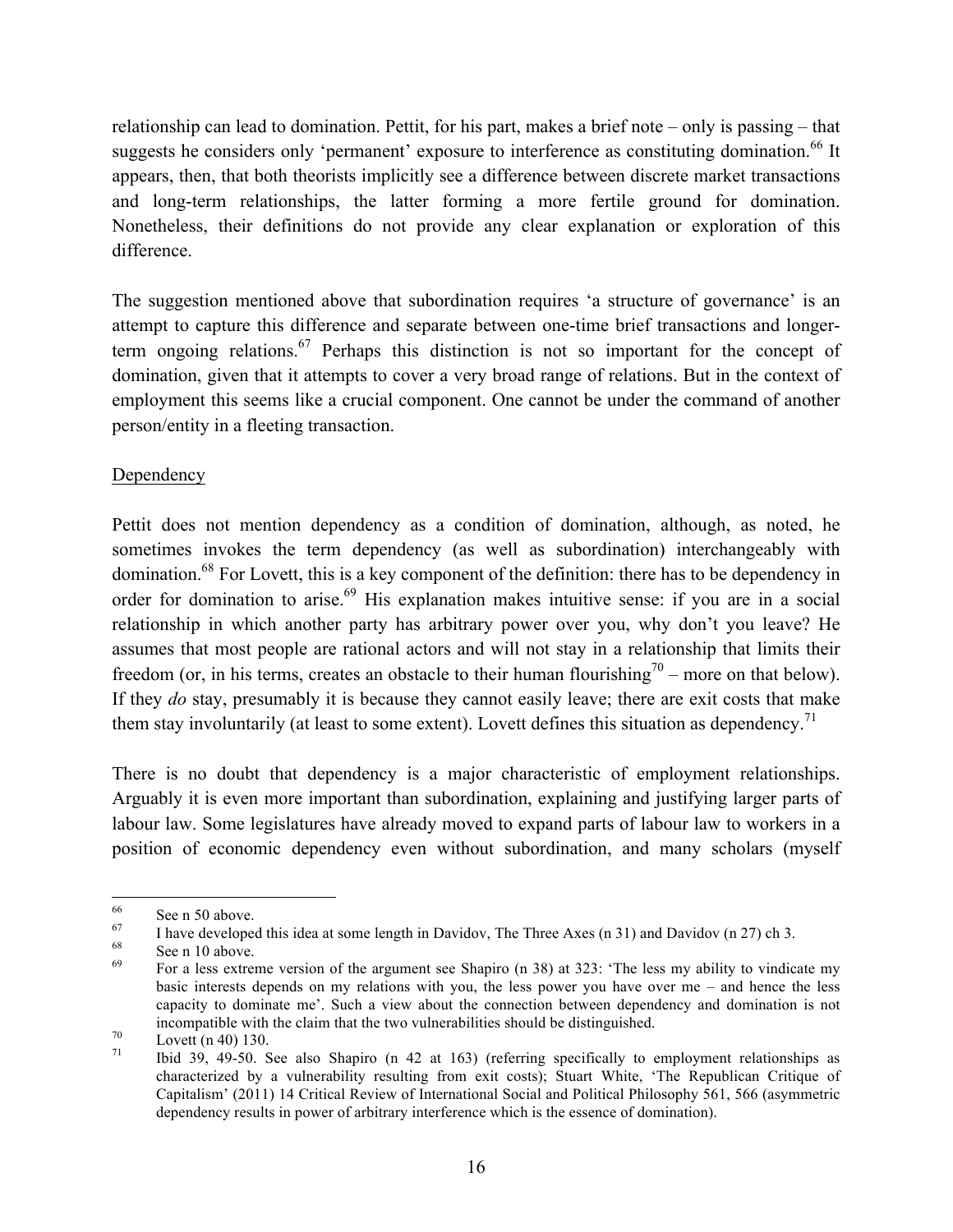included) support further expansion in this direction.<sup>72</sup> Two questions, however, are raised by Lovett's analysis: first, is dependency indeed a *necessary* precondition for being dominated (or subordinated)? Second, is inability to leave due to exit costs the best way to define/identify dependency in the context of employment?

To consider the first question, imagine that the market works perfectly (however unlikely this is) and a worker can easily leave and find another comparable employment at any time. For Lovett there is no dependency in such cases (and no possibility of domination), presumably because a worker facing arbitrary power can leave and secure alternative employment *without* arbitrary power. This may be so if one defines arbitrary power as something irrational and inefficient on the part of the employer. But a significant degree of unilateral power is in fact rational and efficient for employers to demand, so there is no reason to assume that a free market will lead to employment contracts without such power. Therefore, even with no-cost exit it is quite possible to find command and control by the employer, i.e. vulnerabilities that require redress – and only a very narrow understanding of domination can lead one to conclude that domination cannot exist in such scenario. Otherwise put, dependency as (narrowly) defined by Lovett may be necessary to create domination as (narrowly) defined by Lovett; but dependency even according to Lovett's definition is *not* a necessary precondition for the creation of subordination, which captures a key problem of employment relationships.

I now turn to the second question posed above, regarding the reliance on exit costs to identify dependency. As a matter of practice, a perfectly free market is little more than a theoretical possibility.<sup>73</sup> Even if we imagine a highly-skilled employee with offers from multiple employers, who can easily secure comparable employment elsewhere without effort, *some* exit costs are unavoidable; at the very least, the inconvenience related to getting used to a new environment, new colleagues and so on – which could be enough to make people reluctant to leave their employment. If exit costs are always present in the labour market – at least to some degree – then by Lovett's definition at least some dependency is always there. But then the question arises, is this the best way to assess the *level* of dependency and distinguish between cases that require protection/intervention and other cases?

The problem with using exit costs as a yardstick is threefold. First, the level of exit costs depends to a large extent on personal conditions, such as whether the worker has a spouse and kids and how difficult is it for them to move to a new location; or the extent to which the worker made job-specific investments (learning something which will not be useful in a new position), which varies dramatically from case to case. In other words, it is impossible to assess the level of exit costs by examining the structure of a particular relationship, without examining the personal circumstances of the particular worker involved. Second, imagine that the worker has one

<sup>&</sup>lt;sup>72</sup> See Davidov (n 27) ch 6 and references therein.<br>As Lovett himself also acknowledges (ibid 53).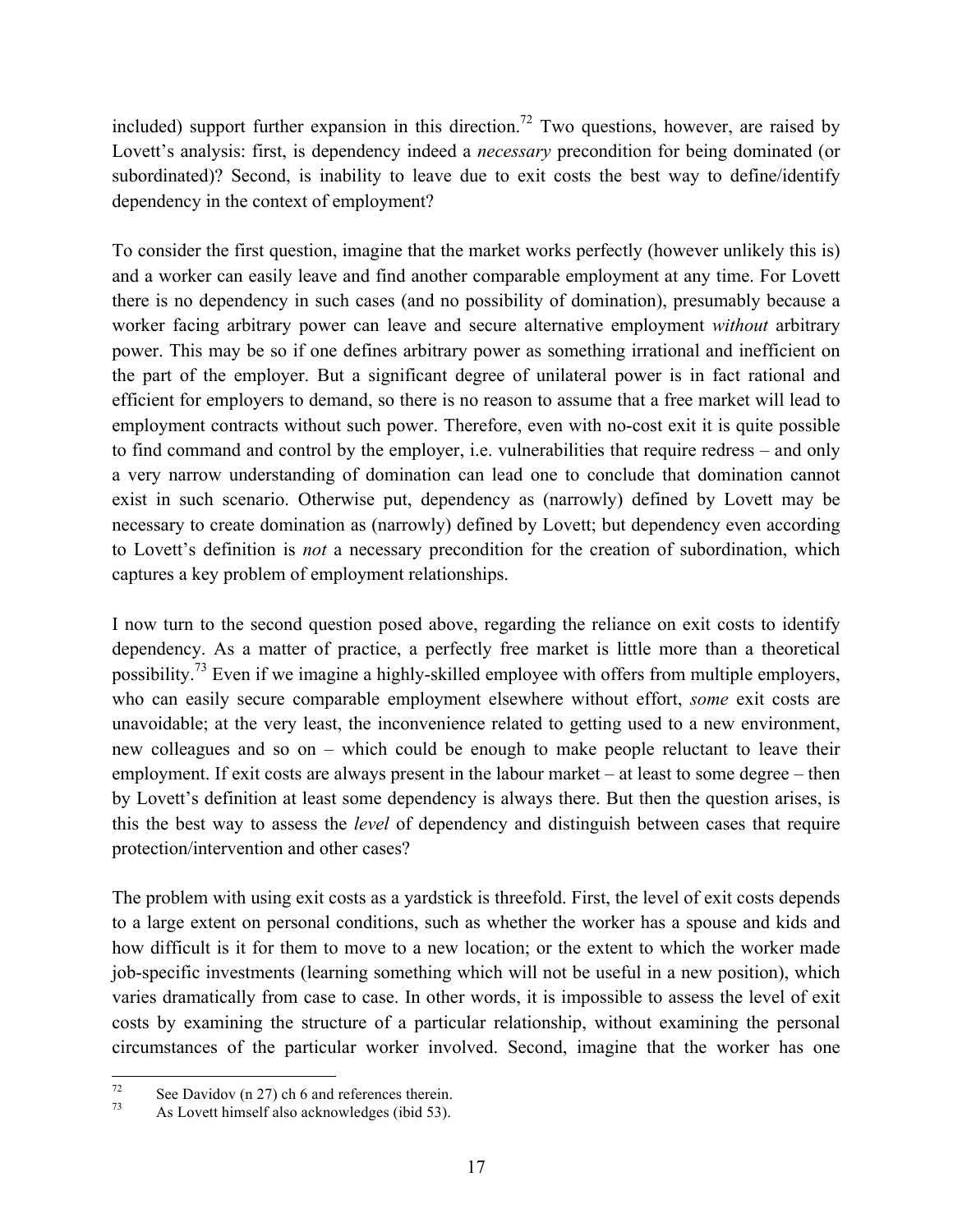employer (a full time job). Even if it is relatively uncostly for her to leave and find alternative employment, during the term of the employment there is still obvious dependency on a specific employer. This vulnerability is captured by examining the (in)ability to spread risks during the life of the contract. If I cannot spread my risks among several employers/clients/customers, I rely on the specific relationship with a specific employer for economic and other needs, and in a meaningful way *depend* on this relationship. Third, imagine that the level of exit costs is extremely low, but there are other market failures, leading to arbitrary power by employers throughout the market. Moving to another employer will not improve the worker's situation in such cases, so it seems strange to suggest that domination is not possible. Lovett suggests the possibility of dependency on the group of employers as a whole, rather than a specific employer, $7<sup>4</sup>$  but this seems highly artificial.

To conclude this section: at least in the context of labour markets, it is difficult to accept the claim that dependency is a precondition for domination (unless one uses an unhelpful definition of domination). Certainly it is not a precondition for subordination; although obviously, there is often a connection between the two. Similarly, I cannot agree with the view that dependency should be defined by reference only to exit costs; while these costs are important and affect the level of dependency, they capture only a partial set of cases, at best. Inability to spread risks is usually a more reliable indicator of dependency – although I did not have the space to fully defend it here.<sup>75</sup>

### Structural domination

Pettit and Lovett both believe that domination requires two parties, one dominating and one dominated. At the same time, they both appear to be quite flexible about this condition when considering the problem of unequal bargaining power. Pettit stresses that lack of socioeconomic independence lessens one's prospects 'for the enjoyment of freedom as non-domination'.<sup>76</sup> Without personal and financial resources, he notes, people are dependent on others, although often not on anyone in particular (he calls this 'anonymous' dependence). While he does not consider such structural dependency to fall within the definition of domination, he does argue that it leads to domination and/or deepens it.<sup>77</sup> Lovett, for his part, while insisting on the existence of a specific dominating agent, adds that 'the complete set of masters' (and not only a specific master) could be the dominating agent.<sup>78</sup>

This apparent inconsistency, between the definition of domination and the desire to take into account the general dependency of labour on capital, is resolved in a recent contribution by Alex

T<sup>4</sup> Ibid 52-3.<br>
I do so, to some extent, in Davidov, The Three Axes (n 31); Davidov (27) ch 3.<br>
Pettit (n 2) 159.<br>
Ibid 158-9.<br>
Lovett (n 40) 52-3.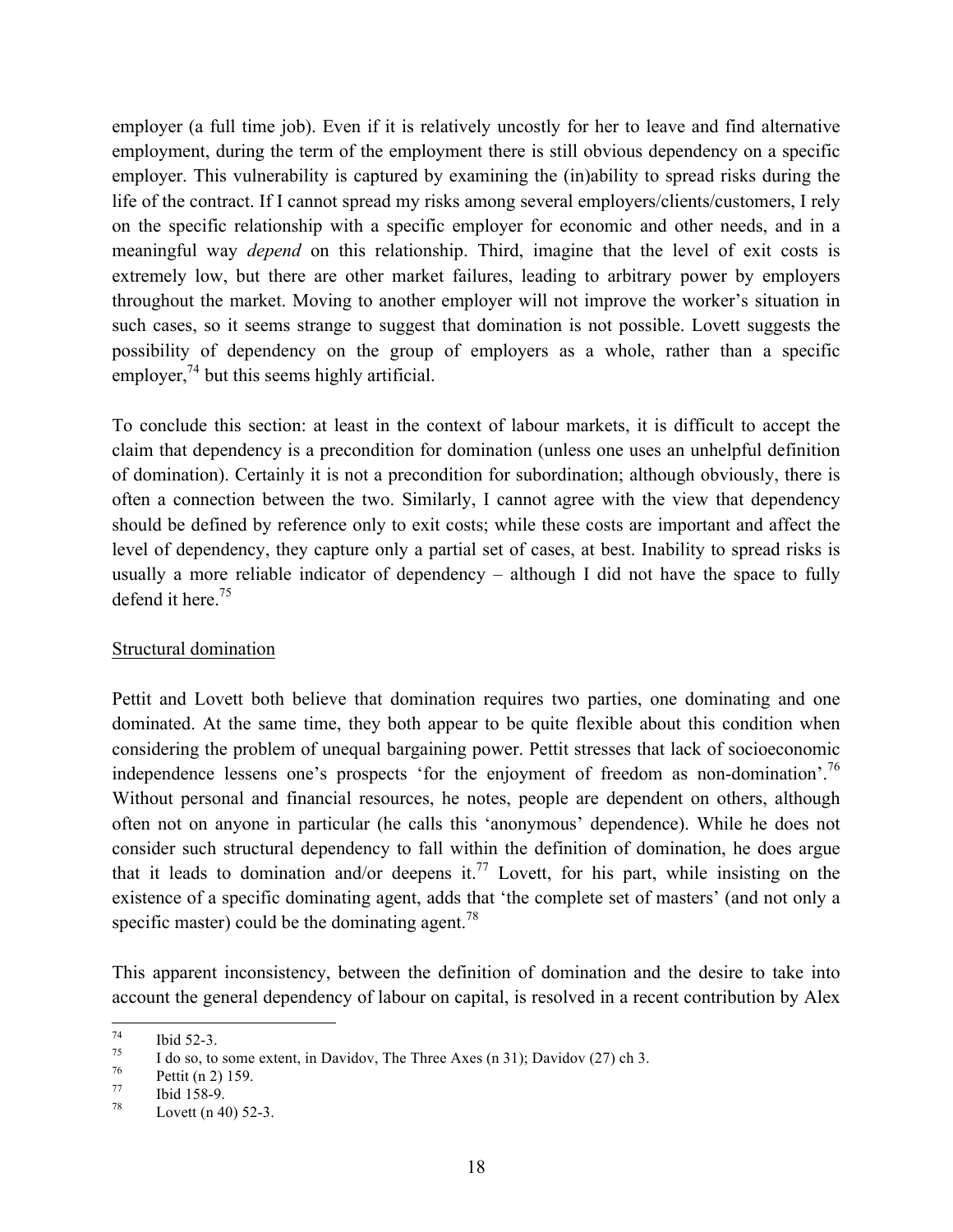Gourevitch.<sup>79</sup> Relying on the writings of late-19<sup>th</sup>-Century American labour reformers, which he calls 'labour republicans', Gourevitch argues that they identified two different features of economic domination (or, as they have usually termed it, 'wage-slavery'). First, 'inside the workplace, they found their choices about the work activity to be subject to the arbitrary interference of new masters – bosses and owners. This subjection expresses itself… through organization of the workplace according to rules that laborers themselves had little influence in shaping'. This is exactly what we have referred to above as subordination. At the same time, the American labour reformers identified a second, separate form of domination which Gourevitch calls 'structural domination': 'Lacking access to land or tools, increasing numbers found themselves forced to sell their labor to employers to earn a living. Most immediately, this manifested itself in low wages and long hours. Bad on its own, this poverty reflected the underlying subjection of laborers to employers'.<sup>80</sup>

Gourevitch sees this as a crucial aspect of the vulnerability of employees.<sup>81</sup> He uses the term structural domination because he wants to emphasize the connection to republican theories of domination and supplement them; but in fact, a more fitting term is structural *dependency*. This would better capture a situation in which there is no dominating party: 'the unfreedom of the laborer is not a product of his situation vis-à-vis a specific employer, but rather of his dependence on *some* employer or another for livelihood'.<sup>82</sup> This is the same problem discussed in the previous part using this term. As argued there, it is important to maintain the distinction between structural dependency and dependency on a specific employer, given that these are two separate vulnerabilities (even if one leads to the other). And of course, it is important to maintain the distinction between these two and subordination.

The analysis of Gourevitch is helpful in supporting these arguments. At the same time, he makes his case too strongly when saying that 'some group of owners privately controls all of society's productive assets. Those who do not own are economically dependent on employers for jobs, wages, and thus their livelihood'.<sup>83</sup> It fact there is no clear dichotomy; many employees have at least *some* capital – whether from inheritance or their own savings – which theoretically could be enough to start a small business if they choose to do so. In this respect, they are not *entirely*

<sup>&</sup>lt;sup>79</sup> Alex Gourevitch, 'Labor Republicanism and the Transformation of Work' (2013) 41 Political Theory 591.<br><sup>80</sup> Ibid 595-6. For more on these labour reformers – including, specifically, their realization that freedom of

contract in the labour market is illusory – see William E Forbath, 'The Ambiguities of Free Labor: Labor and the Law in the Guilded Age' (1985) Wisconsin L Rev 767. Similar arguments were expressed by labour unionists at the beginning of the 20<sup>th</sup> Century, when they argued that "workers could not experience freedom unless they could exercise a degree of conscious control over their own work lives" (James Gray Pope,

<sup>&#</sup>x27;Labor's Constitution of Freedom' (1997) 106 Yale LJ 941, 964). <sup>81</sup> In more recent work he describes *three* "moments" of wage-slavery in the labour republicans' writings: structural domination making the acceptance of wage-work necessary; accepting the terms of the contract (specifically the wage) dictated by the employer; and the submission to the employer's authority (Alex Gourevitch, *From Slavery to the Cooperative Commonwealth* (Cambridge UP 2014) 106-16).<br>
<sup>82</sup> Gourevitch (n 79) 602.<br>
<sup>83</sup> Ibid.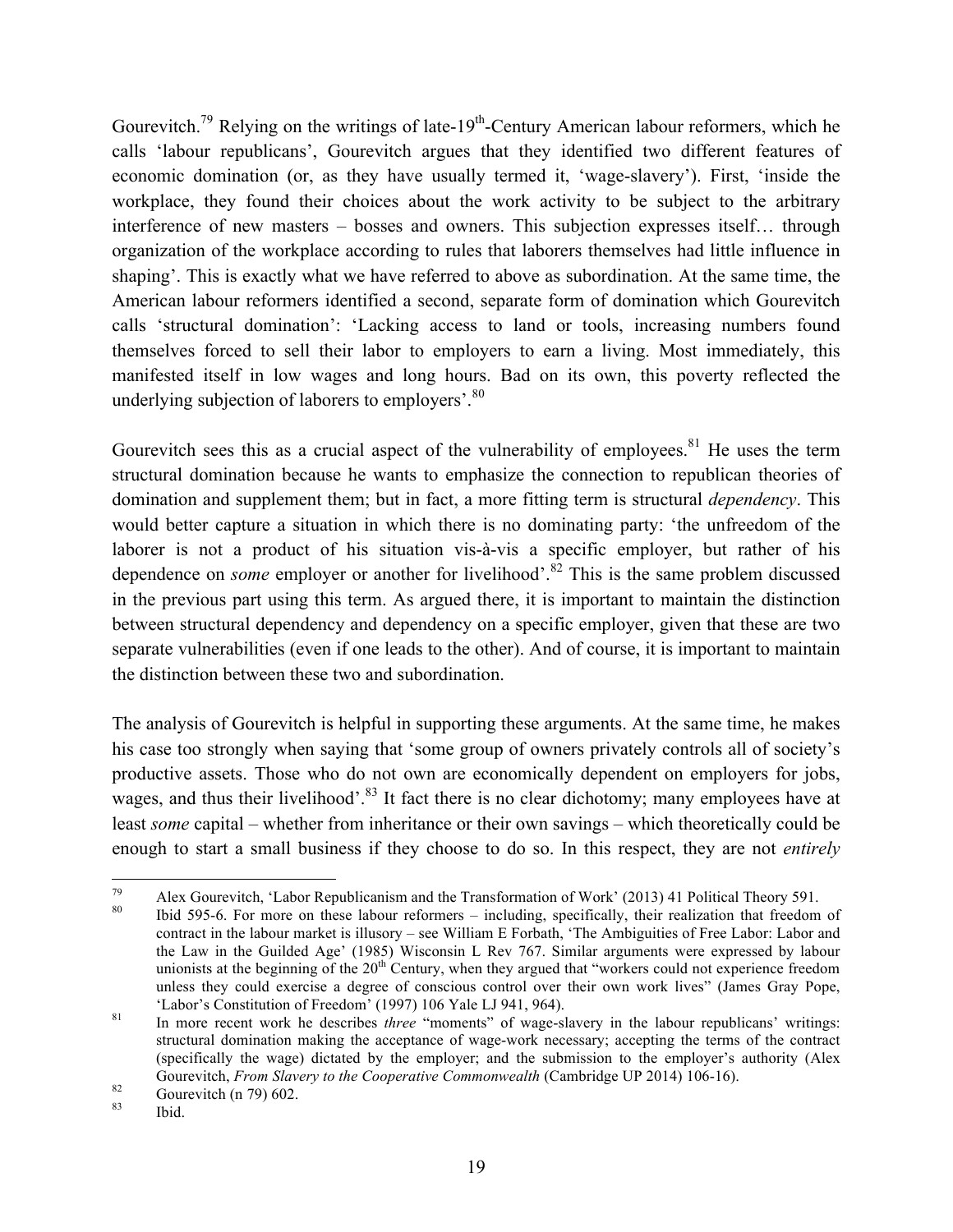dependent on the employer class. But if they are risk averse, or otherwise not interested in starting their own business, they will still find themselves structurally dependent at least to some extent; and most importantly, dependent on their specific employer in the sense of inability to spread risks during the term of employment. This shows that structural dependency comes at different levels, even among employees. It also provides further support for the need to distinguish between such structural dependency and dependency on a specific employer, which more directly supports labour law.

When discussing structural domination/dependency, or (in Pettit's terms) lack of socioeconomic independence, republican theorists point to the resulting lack of freedom. In this respect the idea of domination converges with the literature on capabilities – also a major inspiration for labour law scholars in recent years.<sup>84</sup> Without some minimal level of resources, or capabilities, people are not truly 'free' – in the sense that they have very limited options open to them and come to most interactions/contracts from an inferior position.<sup>85</sup> These are good arguments to support socio-economic rights in general but they are not specific to labour law and are not related to the specific vulnerability that characterizes employment relationships. $86$  For these reasons such arguments should be considered separately.

### The justifications of non-domination

The normative justifications for considering non-domination an important societal goal are articulated by Pettit by way of comparison with non-interference. The main instrumental benefit of non-interference, he argues, is 'not having your choices blocked or inhibited by others'.<sup>87</sup> Non-domination secures this goal as well, though only to a limited extent: preventing blocked choices only when the interference is made on an arbitrary basis. But non-domination 'more than compensates', Pettit says, by adding three *additional* benefits: it minimizes uncertainty (that comes with being subject to arbitrary power), with the associated anxiety and inability to plan; it saves people from the need to engage in 'strategic deference' and to anticipate the moves of the powerful; and it prevents the perception (of oneself and by others) that a person is inferior, weaker and vulnerable – which Pettit terms 'subordinate' status.<sup>88</sup> He goes on to argue, further, that non-domination is attractive both as an egalitarian ideal and as a communitarian ideal; that

<sup>&</sup>lt;sup>84</sup> For efforts to import the insights of Amartya Sen into labour law theory, see notably Simon Deakin and Frank Wilkinson, *The Law of the Labour Market: Industrialization, Employment and Legal Evolution* (OUP 2005) 290 ff; Brian Langille, 'Labour Law's Theory of Justice' in Guy Davidov and Brian Langille (eds), *The Idea of Labour Law* (OUP 2011) 111; Riccardo Del Punta, 'Labour Law and the Capability Approach' (2016) 32 IJCLLIR 383.<br><sup>85</sup> The connection between non-domination and capabilities is explicitly made – albeit in brief – by Pettit; see n

<sup>2</sup> at 158, and see Philip Pettit, 'Capability and Freedom: A Defence of Sen' (2001) 17 Economics and Philosophy 1, 17-9. For further discussion of this connection see Del Punta (n 84).<br><sup>86</sup> The 'labour republicans' themselves called for the abolition of the wage-system in favour of co-operatives;

see Gourevitch (n 80) 118-126, 166-7.<br>
<sup>87</sup> Pettit (n 2) 83.<br>
<sup>88</sup> Ibid 86-9.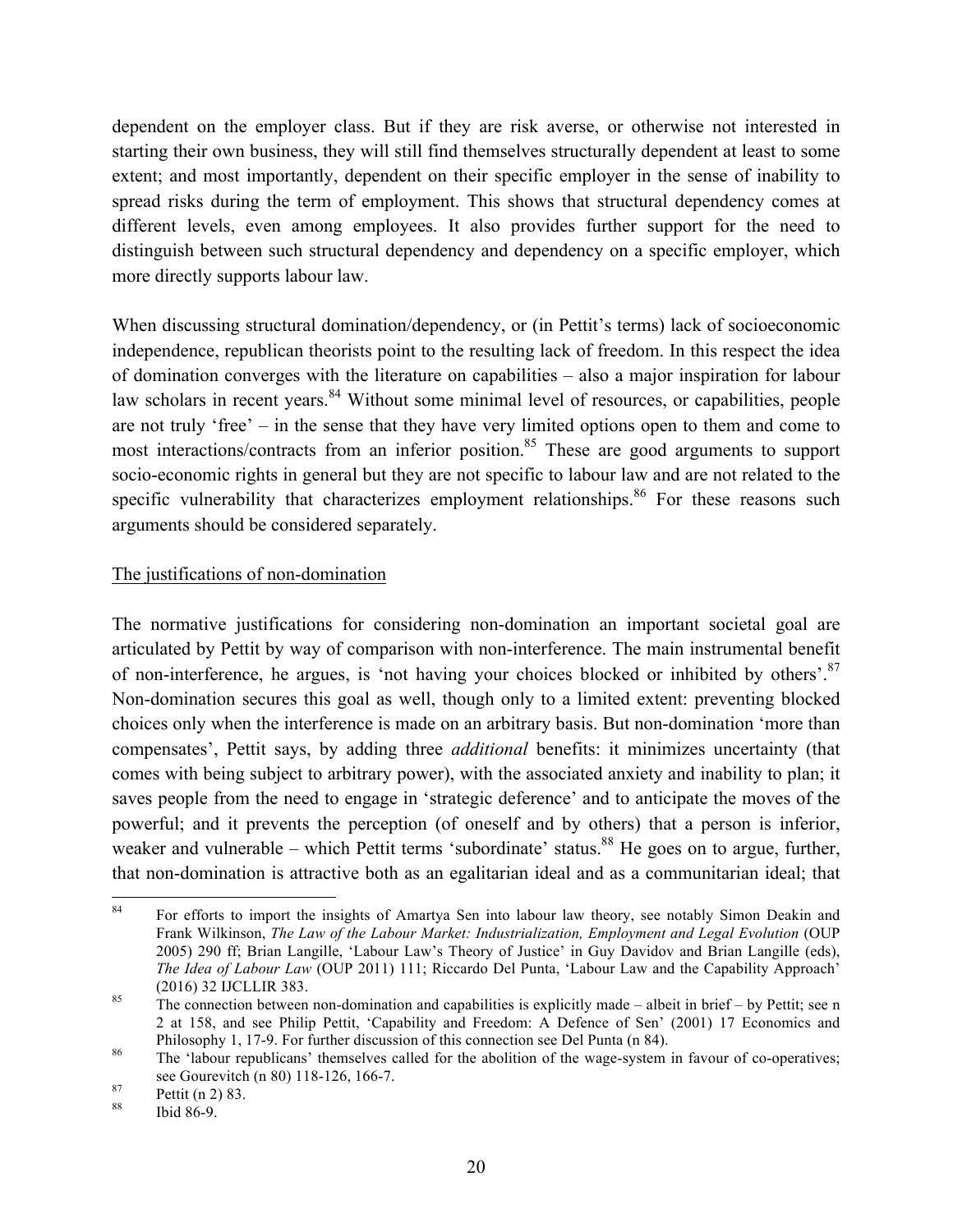is, it advances equality and it is also a common good and a social good.<sup>89</sup> Lovett, in turn, prefers to articulate the ills of domination by reference to human flourishing: 'some degree of nondomination is a condition of human flourishing, and therefore it ought to be regarded as an important good'. $90$ 

These justifications are relevant for labour law – at least for specific labour laws – even when the relations are not characterized by arbitrary power as defined by Pettit (or Lovett). They are therefore helpful in providing further justification for the need to address the problems of subordination and dependency. On top of that, Pettit's idea of arbitrary power can be used to support specific labour laws designed to confront such occurrences. I have argued above that arbitrary power is not a good description of employment relationships and therefore the republican idea of domination cannot serve as a *general* theory of labour law. Otherwise put, we need labour law even when the relationship is not characterized by arbitrary power. But this does not negate the possibility of arbitrary power in specific situations, a problem that should be confronted. Along these lines, Virginia Mantouvalou has argued that employers should not be allowed to interfere with the private lives of employees by dismissing them for private actions unrelated to their employment.<sup>91</sup> If we allow an employer to do so, it amounts to arbitrary power (in some sense).

While the republican approach focuses on freedom, the concept of domination also has an obvious connection to equality. Michael Walzer has argued that 'the aim of political egalitarianism is a society free from domination'.<sup>92</sup> Elizabeth Anderson has argued that the point of equality is to end oppression, and ensure that people stand in relations of equality with each other – and she mentioned domination as one of the faces of oppression.<sup>93</sup> More specifically in the context of labour law, she recently argued that ideas of freedom (in the republican sense) and equality converge to justify workplace regulations. She further added that 'hierarchical firms are distinct from markets, and often threaten the dignity and personal independence of workers'.<sup>94</sup> Samuel Bagenstos has argued that the main goal of employment law is advancing 'social equality' – eliminating hierarchies of social status.<sup>95</sup> He mentions the concept of domination (as well as subordination) to describe the *opposite* of social equality. It appears that Bagenstos uses these terms in the sense of structural dependency. Most recently, Brishen Rogers relied on the anti-domination principle to justify employment law, by noting especially the ills to equality,

<sup>&</sup>lt;sup>89</sup> Ibid 110-26.<br><sup>90</sup> Lovett (n 40) 134.<br><sup>91</sup> Mantouvalou (n 6).<br><sup>92</sup> Michael Walzer, *Spheres of Justice: A defense of Pluralism and Equality* (Basic Books 1983) xiii. On the same page he says: 'The experience of subordination… lies behind the vision of equality' – apparently using

these two concepts interchangeably.<br>
Elizabeth Anderson, 'What is the Point of Equality?' (1999) 109 Ethics 287, 288-9, 312.<br>
Anderson (n 9) 66.<br>
Bagenstos (n 8).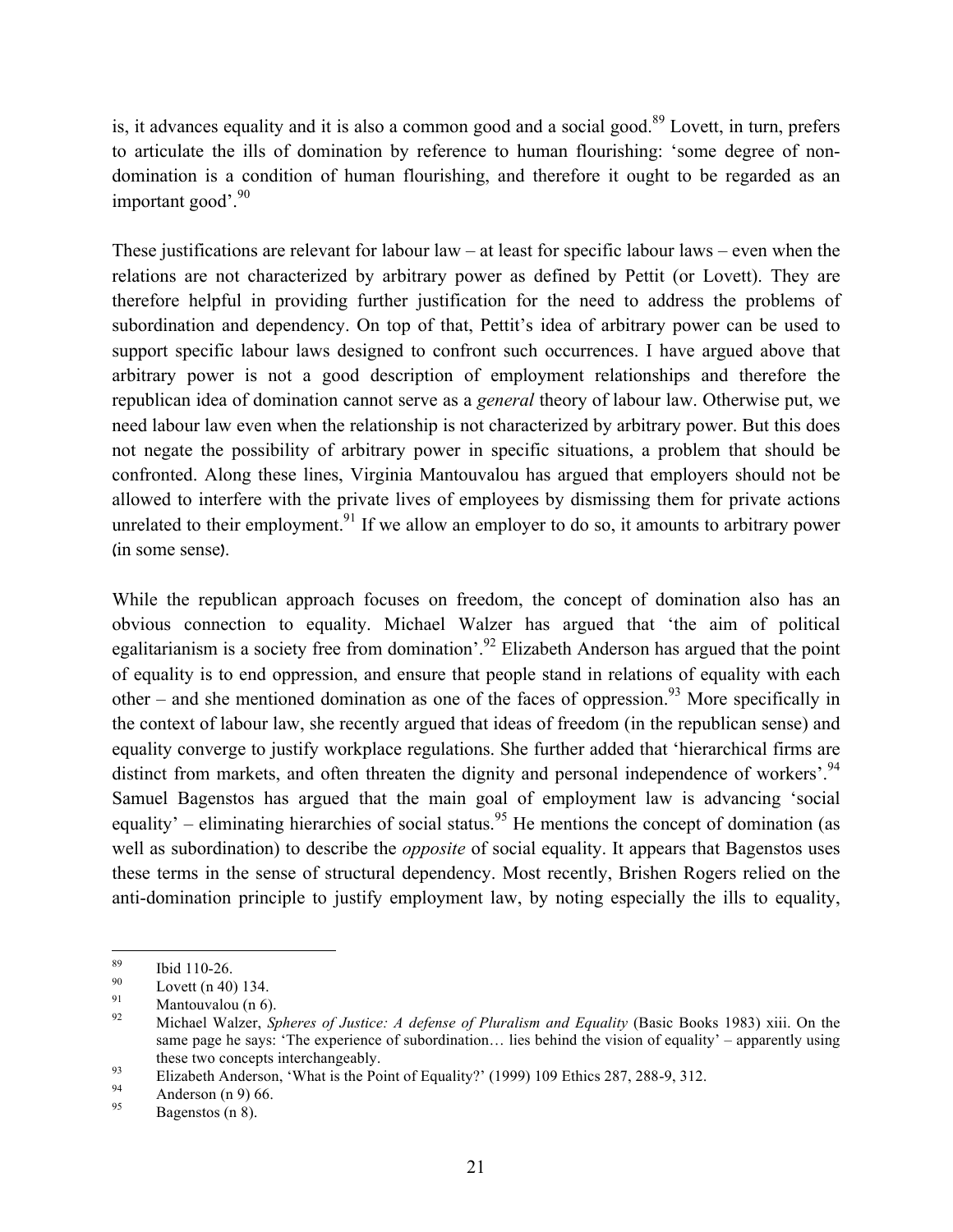distributive justice and dignity created by domination.<sup>96</sup> This list of values – equality, dignity etc.  $-$  is not new to labour law;<sup>97</sup> but all of these contributions can surely enrich the (already existing) discourse on justifications for labour law.

## **IV. Conclusion**

It has long been clear to labour lawyers that the employment relationship is characterized by subordination, in the sense that the employee is subject to command and control by the employer, and subject to the rules of the organization. It is similarly widely agreed that the employment relationship is characterized by economic dependency. Replacing the term 'subordination' with 'domination' is possible but not very meaningful if the new term is used with the same meaning. The term 'domination' is equally unhelpful if invoked as shorthand for subordination plus economic dependency, thereby helping to disguise the differences between these two vulnerabilities. The question is whether the republican political philosophy that comes with the new term can help us to better understand labour law or provide new justifications for the field.

Before turning to critically review the literature on domination (as applied to the labour context), I started with a brief review of the literature on subordination. This has helped to revisit the vulnerabilities faced by employees (which in turn explain the need for labour law). There are vulnerabilities vis-à-vis a specific employer – subordination and dependency – and many have also stressed the importance of structural dependency (by this or other names), i.e. the general dependency of workers on wage-labour. The internal vulnerabilities explain the unique characteristics of employment and can therefore provide a general justification for labour law. Structural dependency is also important but I have argued that it should be understood as a background fact leading to (internal) subordination and dependency; it is not by itself a characteristic descriptive of employment.

As noted in the introduction, the concepts of subordination and domination have a similar structure, in the sense that both are descriptive and normative at the same time. At the descriptive level, they try to capture a specific aspect of reality, a vulnerability that people experience. At the normative level, they explain why this reality is problematic and should be curbed as much as possible, by law or otherwise. The discussion above has shown that descriptively, domination (as defined by Pettit and Lovett) is *not* an optimal fit to capture the vulnerability characterising employment relations. Most notably, the concept of arbitrary power, central to both Pettit and Lovett, and the concept of dependency as defined by Lovett, do not accurately describe the problem of employment relations. Domination turns out to be too broad in some respects and too

Propers (n 8) 500-4.<br>
97 For a review of the general goals see Guy Davidov, 'The Goals of Regulating Work: Between Universalism and Selectivity' (2014) 64 U Toronto LJ 1; Davidov (n 27) ch 4.